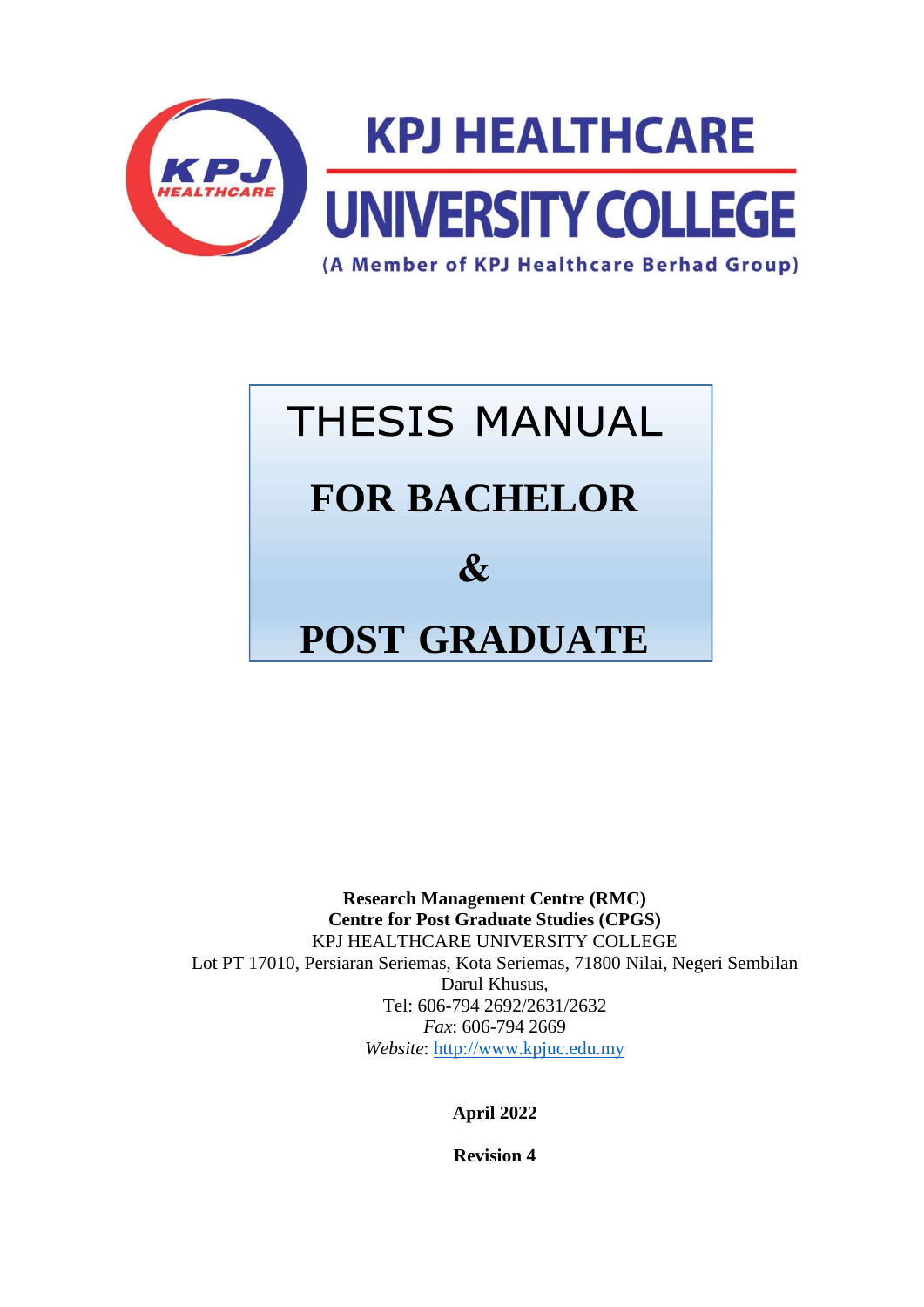# **TABLE OF CONTENTS**

<span id="page-1-0"></span>

| <b>TITLE</b>             |                   |                                                     | Page                    |
|--------------------------|-------------------|-----------------------------------------------------|-------------------------|
| <b>TABLE OF CONTENTS</b> |                   |                                                     | ii                      |
| <b>CHAPTER 1</b>         |                   | <b>INTRODUCTION</b>                                 | $\overline{\mathbf{4}}$ |
| 1.1                      |                   | Introduction                                        | $\overline{4}$          |
| <b>CHAPTER 2</b>         |                   | <b>TECHNICAL REQUIREMENTS</b>                       | 5                       |
| 2.1                      | Language          |                                                     | 5                       |
| 2.2                      |                   | Submission                                          | 5                       |
| 2.3                      | Printing          |                                                     | 6                       |
| 2.4                      | Font              |                                                     | 6                       |
| 2.5                      | Margins           |                                                     | 6                       |
| 2.6                      | Spacing           |                                                     | $\boldsymbol{7}$        |
| 2.7                      | Pagination        |                                                     | 8                       |
| 2.8                      | Paper             |                                                     | 8                       |
| 2.9                      | <b>Binding</b>    |                                                     | 9                       |
| 2.10                     | Paper Layout      |                                                     | 10                      |
| 2.11                     |                   | Length Of Thesis                                    | 10                      |
| 2.12                     | Plagiarism        |                                                     | 10                      |
| <b>CHAPTER 3</b>         |                   | <b>FORMAT OF THESIS</b>                             | 12                      |
| 3.1                      | <b>Title Page</b> |                                                     | 13                      |
| 3.2                      | Abstract          |                                                     | 15                      |
| 3.3                      |                   | Acknowledgements                                    | 15                      |
| 3.4                      |                   | <b>Statement of Supervisor</b>                      | 15                      |
| 3.5                      |                   | Declaration                                         | 16                      |
| 3.6                      |                   | <b>Table of Contents</b>                            | 16                      |
| 3.7                      |                   | List of Tables                                      | 18                      |
| 3.8                      |                   | List of Figures                                     | 18                      |
| 3.9                      |                   | List of Abbreviations/ Notations/ Glossary of Terms | 18                      |
| 3.10                     |                   | Text of Thesis                                      | 19                      |
|                          |                   | 3.10.1 Body of Thesis/ Chapters                     | 19                      |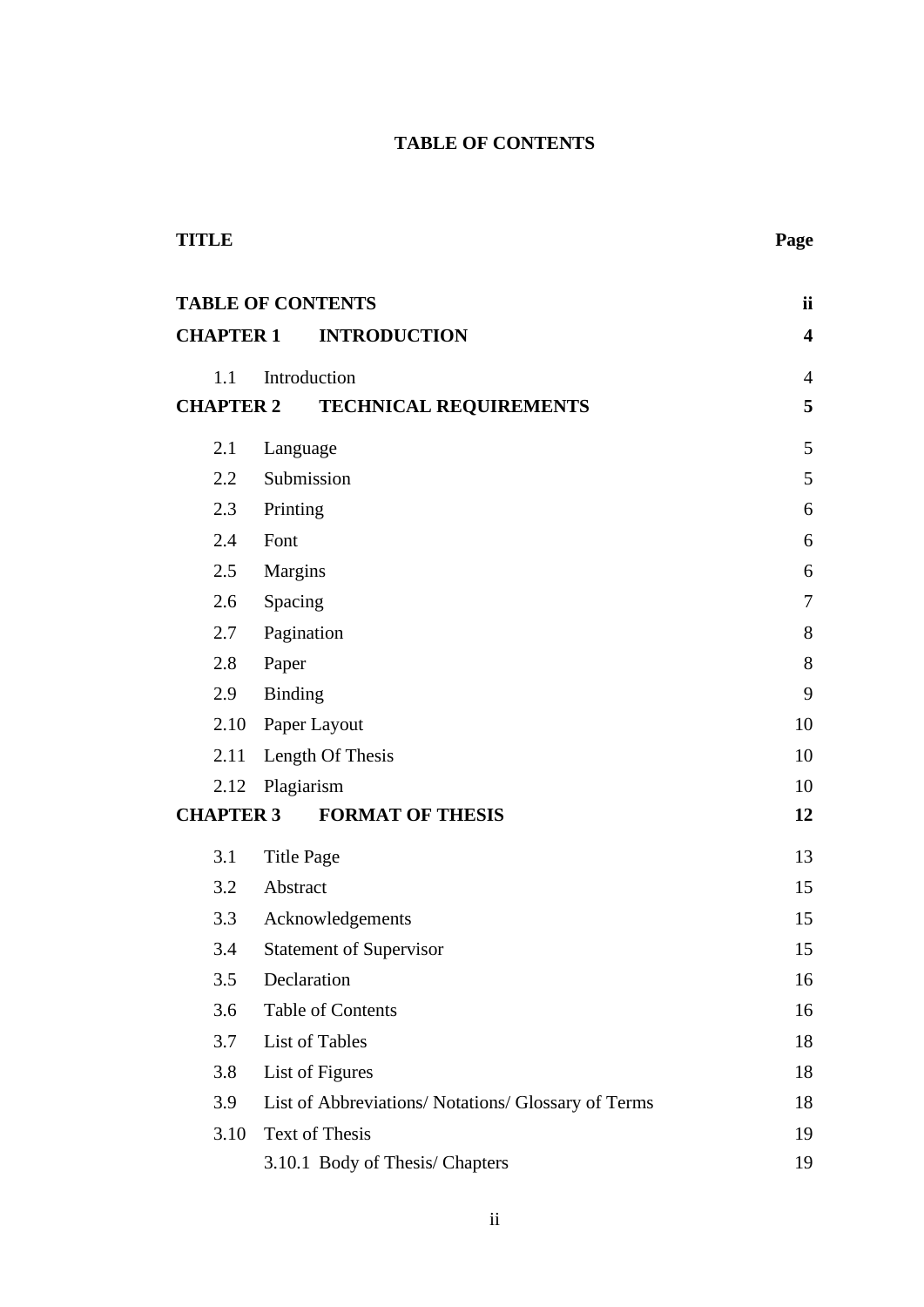|                   | 3.10.2 Tables                                  | 20 |
|-------------------|------------------------------------------------|----|
|                   | 3.10.3 Figures                                 | 20 |
|                   | 3.10.4 Headings and Subheadings                | 20 |
|                   | 3.10.5 Equations                               | 21 |
|                   | 3.10.6 Footnotes                               | 22 |
|                   | 3.10.7 Citations and Reference Style           | 22 |
|                   | 3.10.8 Reference List                          | 24 |
|                   | 3.10.9 Appendices                              | 27 |
|                   | 3.10.10 Header and Footer                      | 27 |
| 3.11              | <b>Writing Conventions</b>                     | 27 |
|                   | 3.11.1 Units of Measure                        | 27 |
|                   | 3.11.2 Numbers                                 | 27 |
|                   | 3.11.3 Elliptical Marks                        | 28 |
|                   | 3.11.4 Use of Brackets                         | 28 |
|                   | 3.11.5 Use of Symbol for Percentage            | 28 |
|                   | 3.11.6 Policy on Direct Quotations             | 28 |
|                   | 3.11.7 Use of Editorial Service                | 29 |
| APPENDIX A        | SAMPLE OF A THESIS HARD COVER                  | 30 |
| <b>APPENDIX B</b> | <b>SAMPLE OF A THESIS SPINE</b>                | 31 |
| <b>APPENDIX C</b> | SAMPLE OF A TITLE PAGE                         | 32 |
| <b>APPENDIX D</b> | SAMPLE OF AN ABSTRACT                          | 33 |
| APPENDIX E        | SAMPLE OF AN ACKNOWLEDGEMENT                   | 34 |
|                   | <b>APPENDIX F STATEMENT OF SUPERVISOR</b>      | 35 |
| APPENDIX G        | DECLARATION PAGE BY STUDENT                    | 36 |
|                   | <b>APPENDIX H EXAMPLE OF LIST OF TABLES</b>    | 37 |
| APPENDIX I        | <b>EXAMPLE OF LIST OF FIGURES</b>              | 38 |
| APPENDIX J        | EXAMPLE OF LIST OF ABBREVIATIONS AND SYMBOL 39 |    |
| <b>APPENDIX K</b> | <b>EXAMPLE OF TABLE IN TEXT</b>                | 40 |
| APPENDIX L        | <b>SAMPLE OF FIGURE IN TEXT</b>                | 43 |
| APPENDIX M        | SAMPLE OF PAGE LAYOUT AND HEADINGS             | 44 |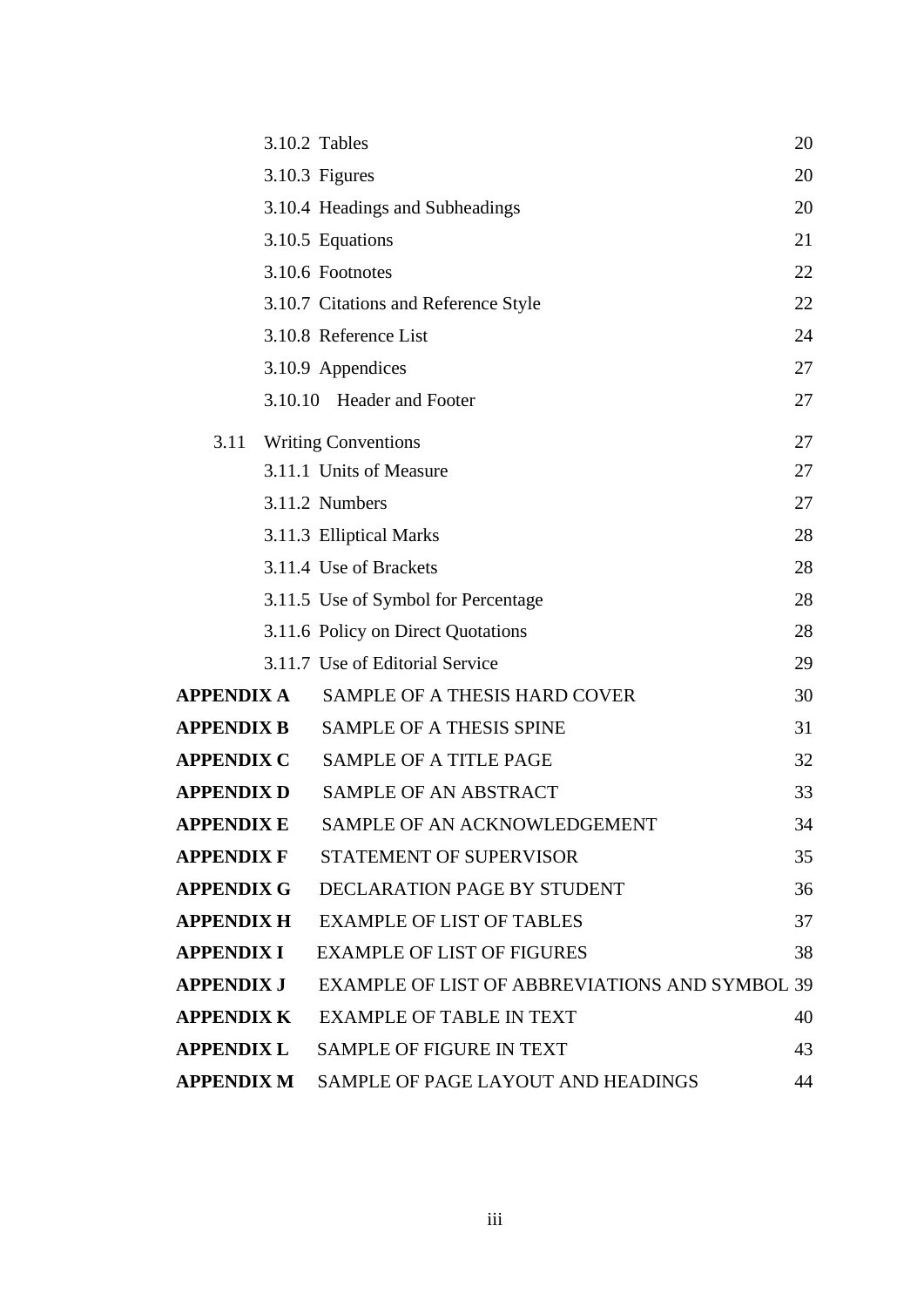# **CHAPTER 1**

# **INTRODUCTION**

## <span id="page-3-1"></span><span id="page-3-0"></span>**1.1 INTRODUCTION**

All candidates at KPJUC must follow the guidelines given in the manual to maintain uniformity of thesis in KPJ Healthcare University College. This manual includes the technical specification, type of paper, format and method of bibliographic citation aspects. The proposed writing format is in accordance with American Psychological Association (APAP) Publication Manual.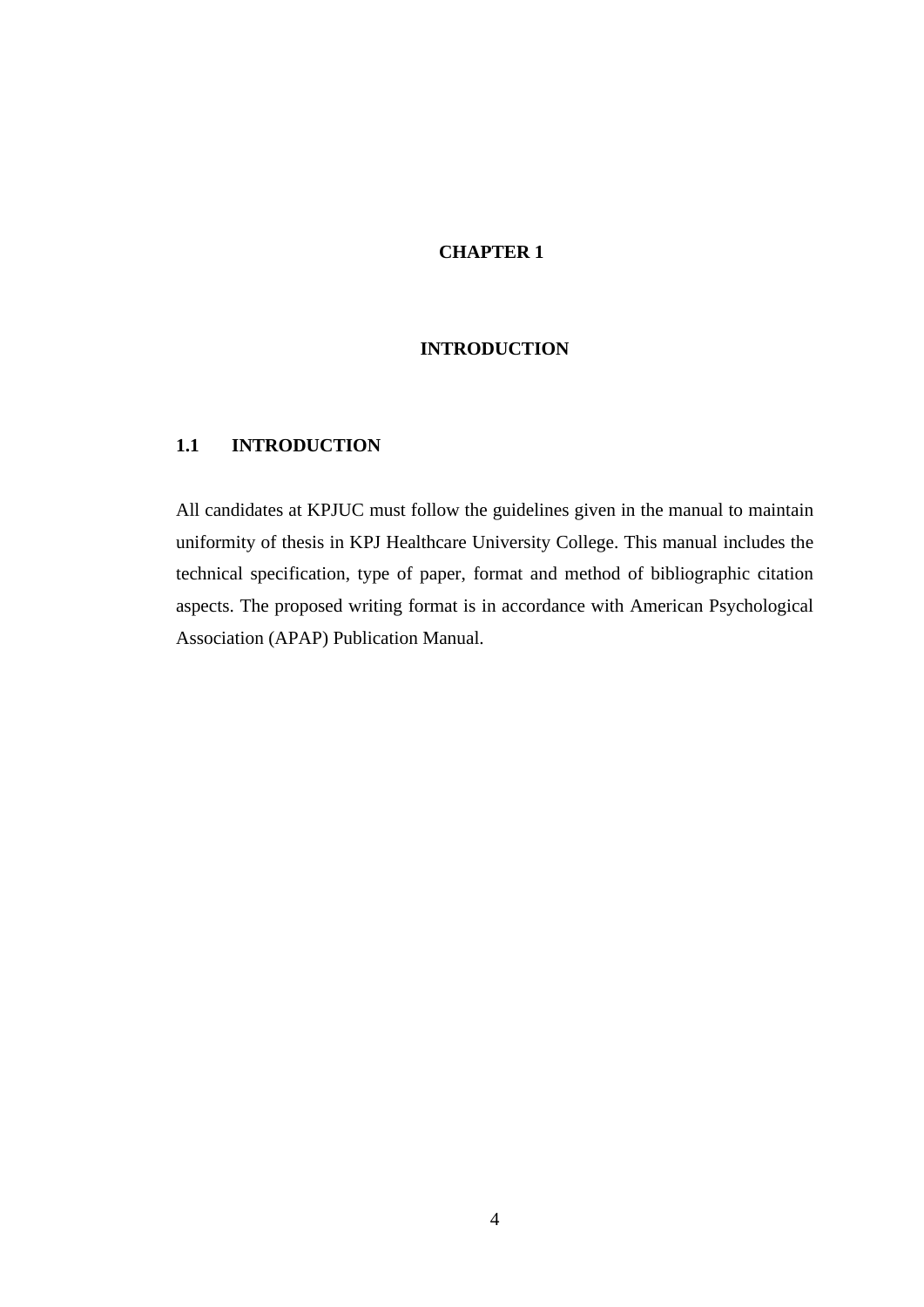#### **CHAPTER 2**

## **TECHNICAL REQUIREMENTS**

## <span id="page-4-1"></span><span id="page-4-0"></span>**2.1 LANGUAGE**

All thesis must be written in British English, Roman alphabet and a consistency is required. It is internationally recognised that the thesis should be written in the third person manner.

#### <span id="page-4-2"></span>**2.2 SUBMISSION**

Candidates who intend to submit their thesis must comply with the following:

- i. Provide three (3) soft-bound copies of the draft thesis for evaluation.
- ii. Provide two (2) soft-bound copy of corrected thesis, if any, within 60 days after the successful defence of her/his thesis.
- iii. Provide three (3) coloured hard-bound thesis as per the colour scheme for each school as mentioned in the table below, two (2) passport size photographs, and a softcopy on CD-ROM of the approved thesis to the School (for Bachelor Degrees) and Postgraduate Centre (for Postgraduate Degree) once informed by the KPJ Healthcare University College Graduate Studies committee.

| Program          | <b>Colour of Thesis Cover</b> |
|------------------|-------------------------------|
| PhD              | Dark Red with golden font     |
| <b>Masters</b>   | Dark Blue with golden font    |
| <b>Bachelors</b> | Dark Green with golden font   |

Table 2.1 Colour of Thesis Cover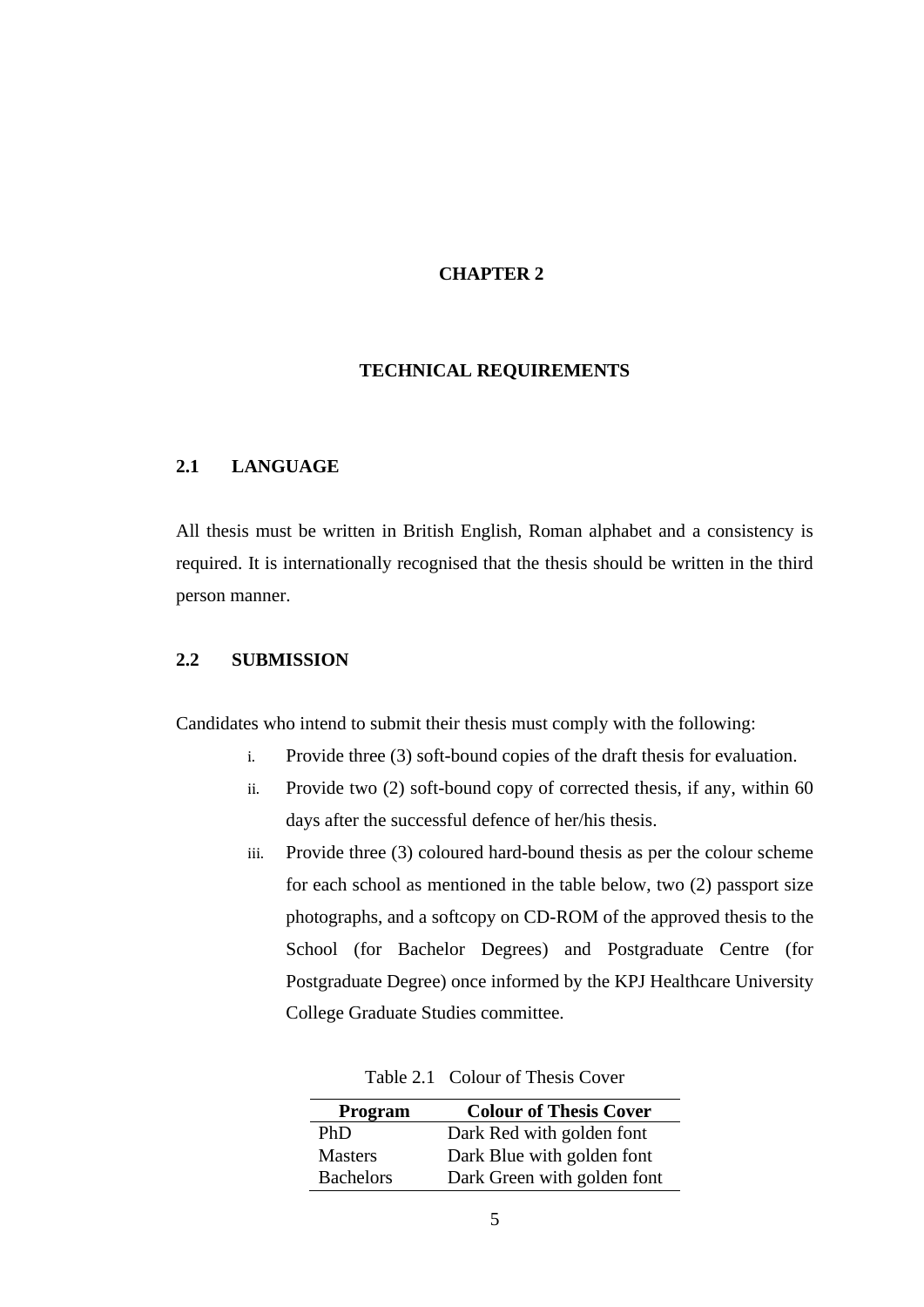## <span id="page-5-0"></span>**2.3 PRINTING**

Printing should be done with pure black colour on an inkjet or a laser printer. Print text or figures on only one side of each sheet.

#### <span id="page-5-1"></span>**2.4 FONT**

Thesis should be typed using word or text processor including Latex. Only one type of font should be used for the entire text. The font size is 12-point and should not be scripted or italicised except for scientific names and terms in a different language. Capitalized each word and **Bold** print is suitably being used for headings (except for sub-heading) and **font size is 12- point.** All texts in tables, figures and footnotes must not be less than 8 point.

The University College recommends the "**Times New Roman**" font only

#### <span id="page-5-2"></span>**2.5 MARGINS**

| <b>Side</b>   | <b>Margins</b>           |
|---------------|--------------------------|
| Top           | 30 mm from top margin    |
| Right         | 25 mm from right margin  |
| Left          | 40 mm from left margin   |
| <b>Bottom</b> | 25 mm from bottom margin |

Table 2.2 Margins for Portrait Page Layout

Table 2.2 Margins for Landscape Page Layout

| <b>Side</b>   | <b>Margins</b>           |
|---------------|--------------------------|
| Top           | 40 mm from top margin    |
| Right         | 30 mm from right margin  |
| Left          | 25 mm from left margin   |
| <b>Bottom</b> | 25 mm from bottom margin |

Margin is set to allow spaces for binding and trimming. Balance space is called "text area". All thesis information including text headings, footnotes, figures, and page numbers must be within the text area. Other author quotations for example from books,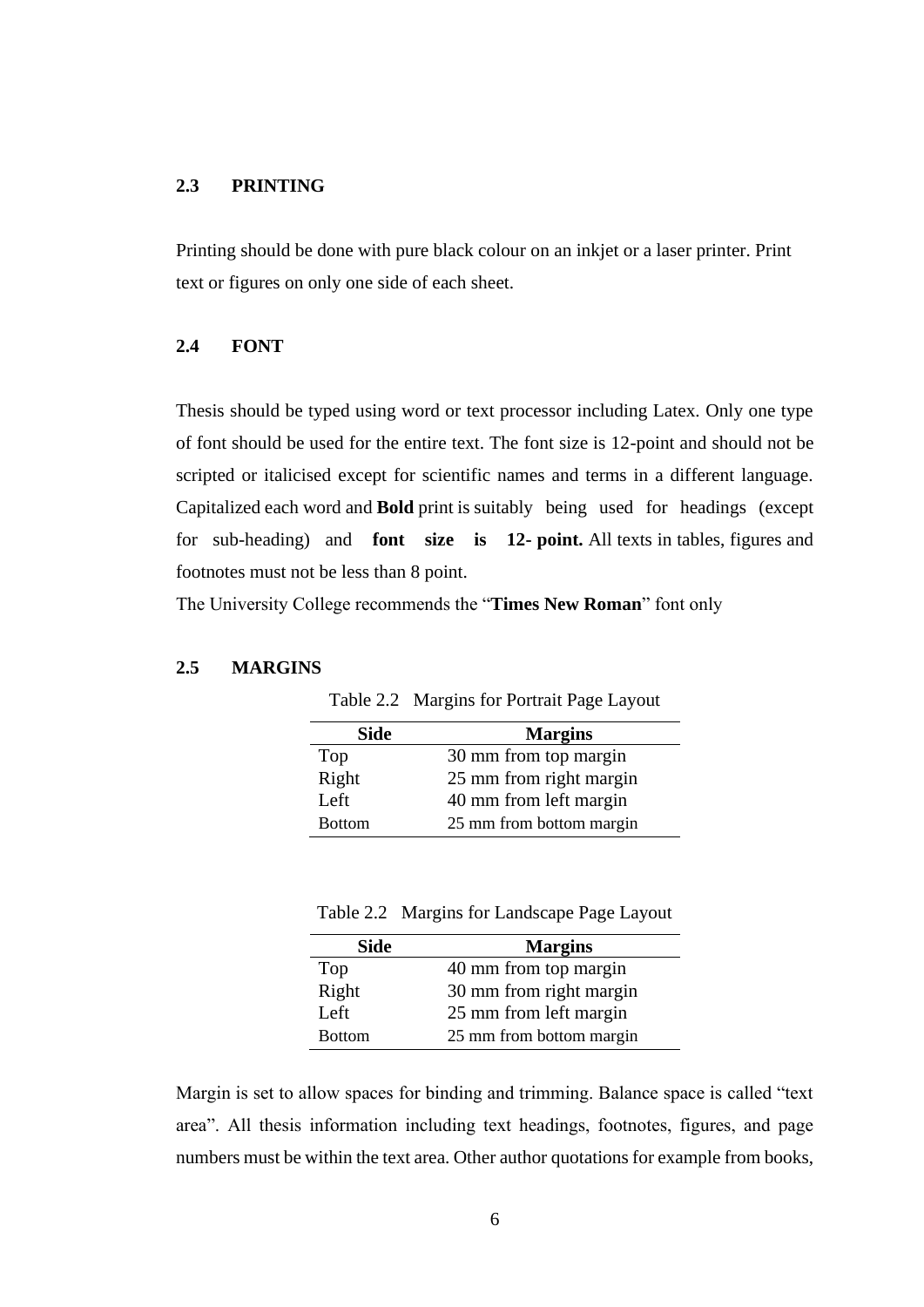journals etc quoted by the students that reached more than 40 consecutive words must have at least 50 mm of left margin and 35 mm right margin. For example;

"Although many observers determined distance was among factors cited by respondents why they refused to walk to school, an Australian researcher found:

The lack of understanding about hurdles while walking to school has deterred parents from allowing their children to walk. Many examples of other factors such as walking with friends, straight line of pedestrians, shading of trees and many more among factors encouraging children to walk to school. Light bags and high security are factors that urban planner could not control but till contribute to the number of pedestrian school children.

(Zainal, 2010:p. 134)

## <span id="page-6-0"></span>**2.6 SPACING**

All thesis must be typed in **one and a half line space** between paragraphs and intended sections. Single-space may be applied to the following:

- i. Explanatory footnotes (not encouraged)
- ii. Long quotations (not encouraged)
- iii. References or bibliography
- iv. Tables and figures
- v. Appendices

Spacing between the **top margin and the Chapter Title should be 50 mm and from Chapter Title** to the **first line of Headings is 2x Enter with 1.5 spacing**.

The **spacing between the first Headings to the first Subheadings 2x Enter with 1.5 spacing**. The **spacing between paragraphs should be one (1) line spacing**.

The **first word of the paragraph** need **not be indented**. However, the **first word of second and following paragraphs should be indented.**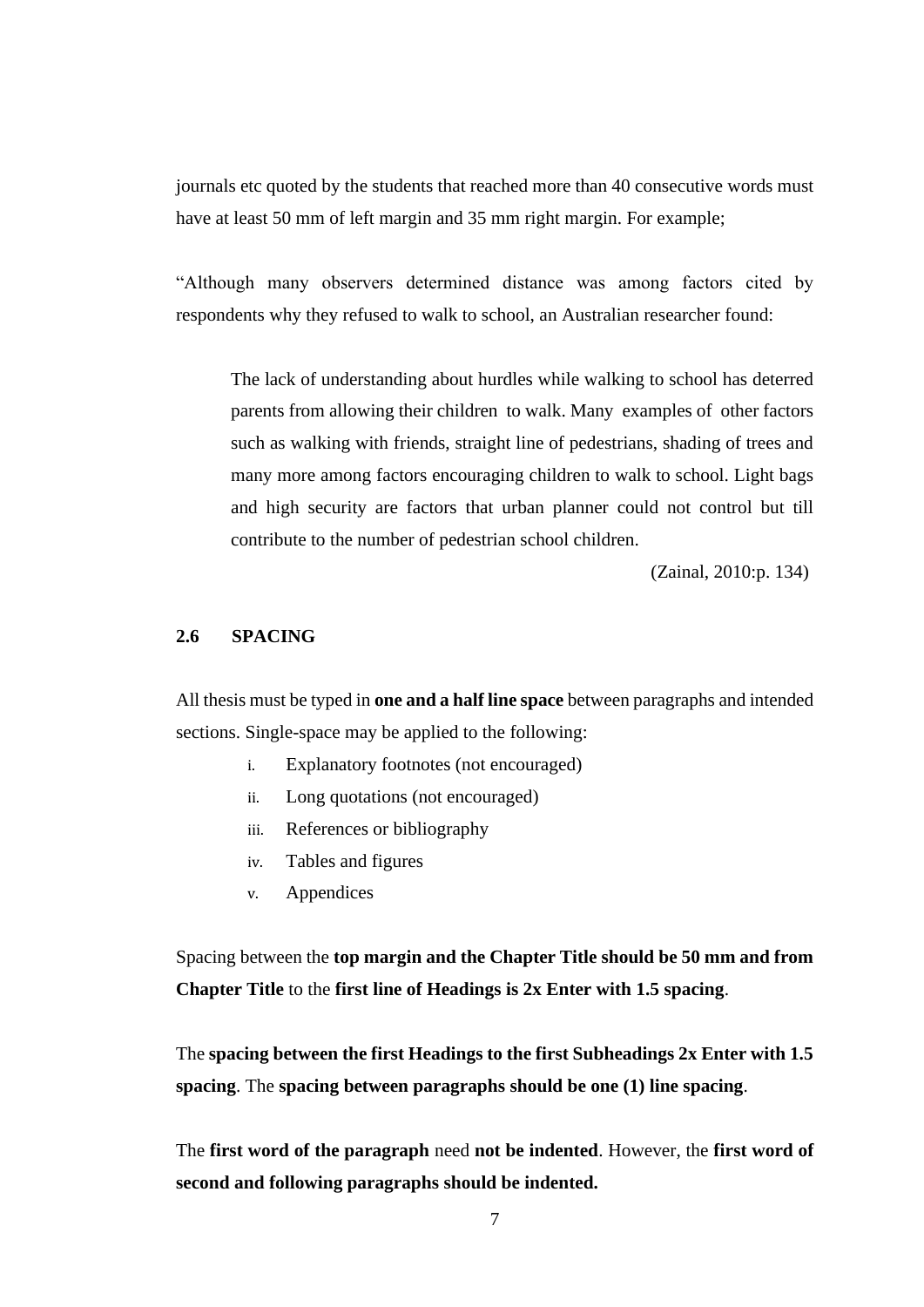# The **spacing between the last line of a text and a table, or a figure is two lines spacing**.

The spacing after the comma and full stop should be one character spacing.

#### <span id="page-7-0"></span>**2.7 PAGINATION**

All page numbers must be centrally arranged at the centred and bottom margin. No additional particulars for example brackets, hyphenated or decorative are allowed. Font for the pagination in the "Times New Roman" are recommended.

Pages must be numbered consecutively throughout the thesis, including pages for tables, figures and appendices. Each appendix should be identified separately using an uppercase letter beginning with A, for example Appendix A, Appendix B and so forth. The pages of the appendices should also be numbered accordingly.

Preliminary pages of a thesis, starting from the title page should be numbered using small letter Roman numeric (i, ii, iii, etc.); the texts should be numbered using Arabic numeric (1, 2, 3, etc. ). The first page should be the title page. This page should be counted "i" but should not be printed.

The first page of the text should be counted "1" but the number should not be printed. Similarly, the first page of all chapters should be counted but the numbers should not be printed. If a thesis is made up of a number of parts, separating pages can be inserted but these pages should not be counted and numbered

## <span id="page-7-1"></span>**2.8 PAPER**

White simile 80 gram high quality of A4 size papers (210 mm x 297 mm) should be used for the final print.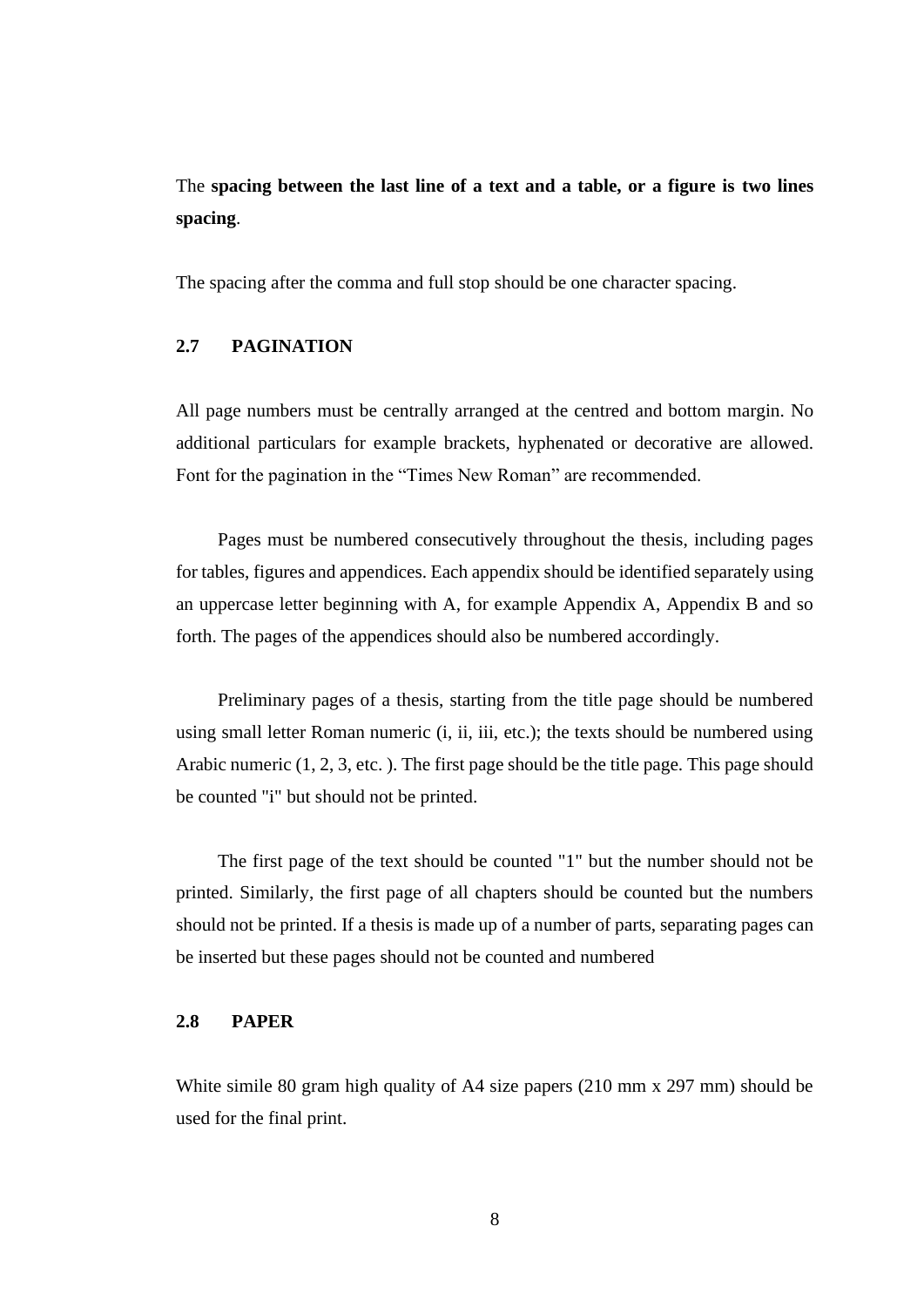# **2.9 BINDING**

The thesis for the Bachelor programmes must be bound with DARK GREEN hard cover, Master programmes must be bound with **DARK BLUE** hard cover while for PhD programme is **DARK RED** hard cover. The binding should be of a fixed kind in which pages are permanently secured. The following should be lettered in gold from the head to the foot of the thesis.

For the thesis cover, font in CAPITAL LETTER, using 18-point gold block font and centred;

> **Title of Thesis** Title must be in inverse-pyramid  $-6.0$  cm from Top Margin **Name of Candidate** Student full name as in Identity Card of Passport for International Student **Name of University** University name – 6.0 cm from Bottom

> > (See Appendix A)

On the spine of thesis, font in CAPITAL LETTER, using 18-point gold block font;

**Name of Candidate** 6.0 cm from Top Margin **Degree** For which work is submitted **Year** The year of the thesis is approved (final bound thesis submitted) **Name of University** Using abbreviation of KPJ Healthcare University College, KPJUC (See Appendix B)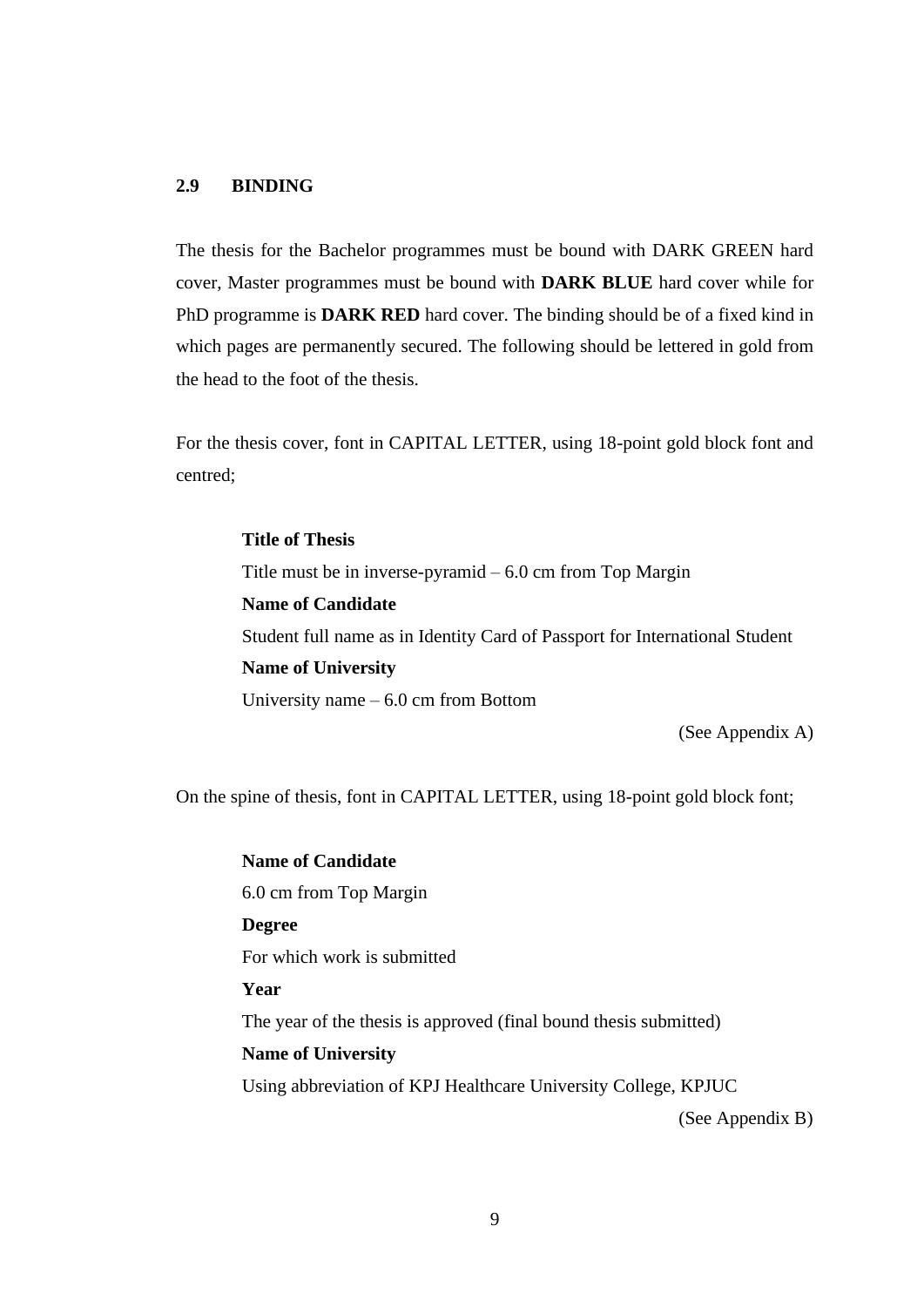## <span id="page-9-0"></span>**2.10 PAPER LAYOUT**

The text must be written in Portrait layout. A minimum of 3 lines is required to maintain the bottom most paragraph. Otherwise, it must be pushed to the other page. New Chapter is always placed at new page.

#### <span id="page-9-1"></span>**2.11 LENGTH OF THESIS**

The number of pages (excluding the figures and tables) of a project report/dissertation/thesis is as follows:

| Program                | Length                                  |
|------------------------|-----------------------------------------|
| <b>Bachelor Degree</b> | Not more than 30,000 words or not more  |
|                        | than 120 pages                          |
| Master's               | Not more than 60,000 words or not more  |
|                        | than 250 pages                          |
| PhD/Doctorate          | Not more than 100,000 words or not more |
|                        | than 400 pages                          |

Table 2.3 Length of Thesis

The minimum limit of words is prescribed by the School/Centre and an approval to write a thesis/dissertation which exceeds the prescribed length limit may be obtained by applying to the Director of the Centre for Postgraduate Studies, at least three months prior to the submission of the thesis/dissertation for assessment.

The total of words not include footnote, appendix, formula, table and illustration.

## <span id="page-9-2"></span>**2.12 PLAGIARISM**

Candidate of the KPJUC are expected to produce original academic work. Plagiarism is defined as the use of original work, ideas or actual texts created by others, without acknowledging the original source. Hence, failure to acknowledge the work of others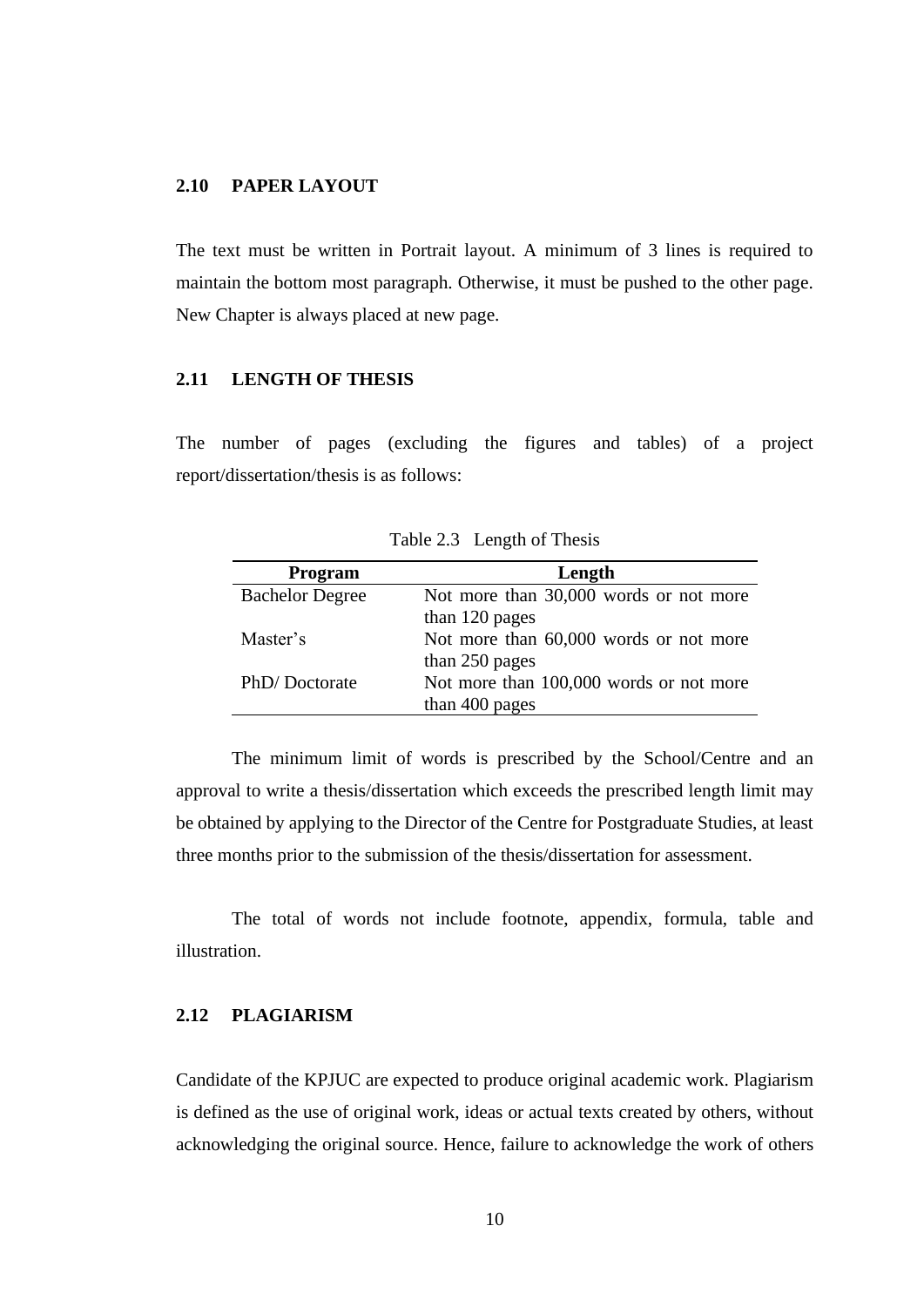in their work means the candidate is guilty of plagiarism and may be subjected to disciplinary action under.

Candidate recommended using Turnitin, an online web-based plagiarism detection application to avoid plagiarism and ensure academic integrity. Turnitin report should be attached in examination purpose submission. The similarity index percentage as follows:

Table 2.3 Similarity Index Percentage

| <b>Program</b>         | Length            |
|------------------------|-------------------|
| <b>Bachelor Degree</b> | Not more than 30% |
| Master's               | Not more than 20% |
| PhD/Doctorate          | Not more than 20% |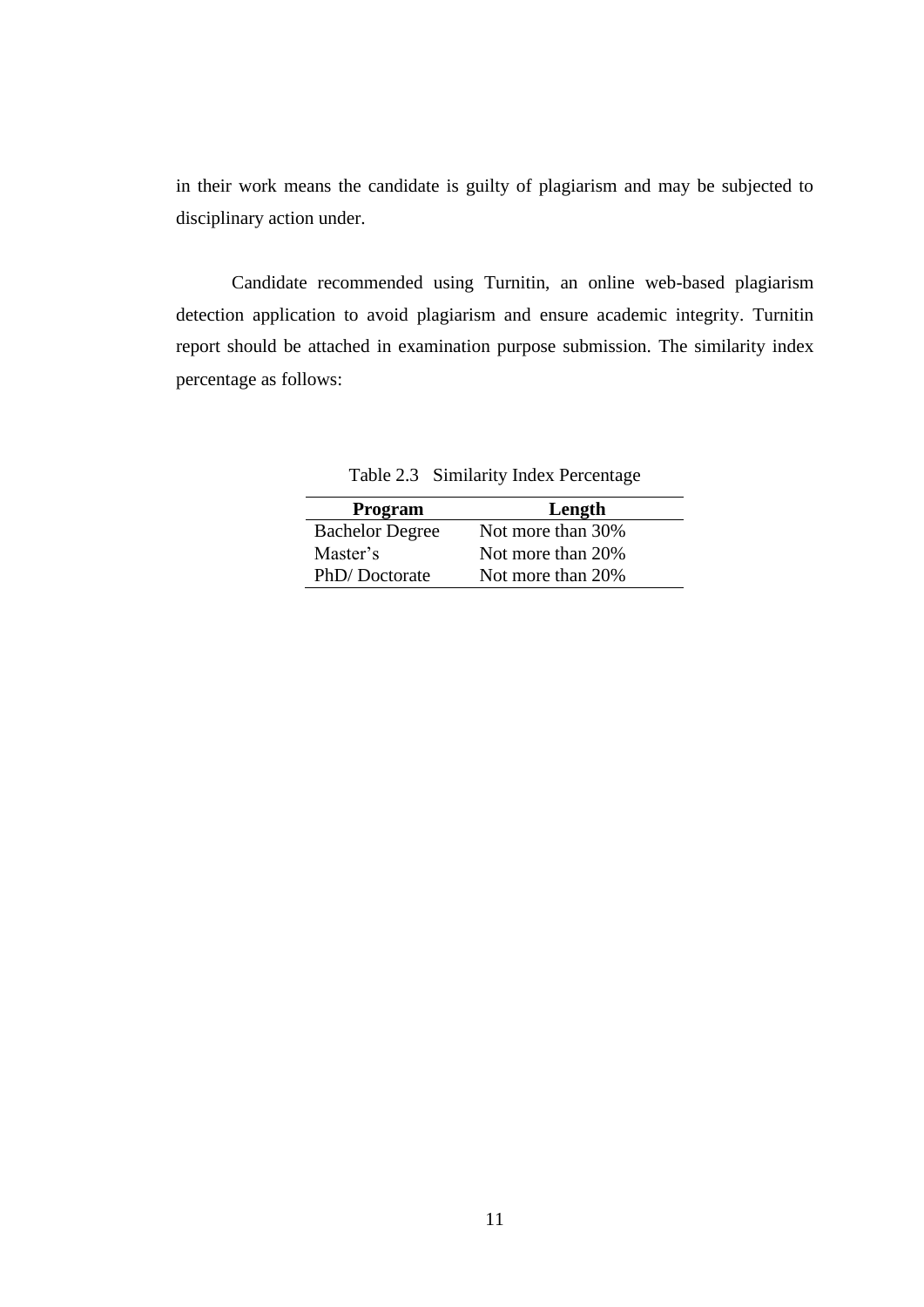# **CHAPTER 3**

#### **FORMAT OF THESIS**

<span id="page-11-0"></span>A good thesis generally comprises of three main parts;

- i. Preliminary pages
- ii. The text or main body, usually divided into chapters and sections
- iii. Ending pages

## Preliminary:

Blank Page Title Page (not to be paginated) Dedication (if any, paging as "ii") Abstract Acknowledgements Statement of Supervisor Declaration Table of Contents List of Tables List of Figures List of Abbreviations/ Notations/Glossary of Terms

Main body: Chapter 1: Introduction Chapter 2: Literature Review Chapter 3: Research Methodology Chapter 4: Results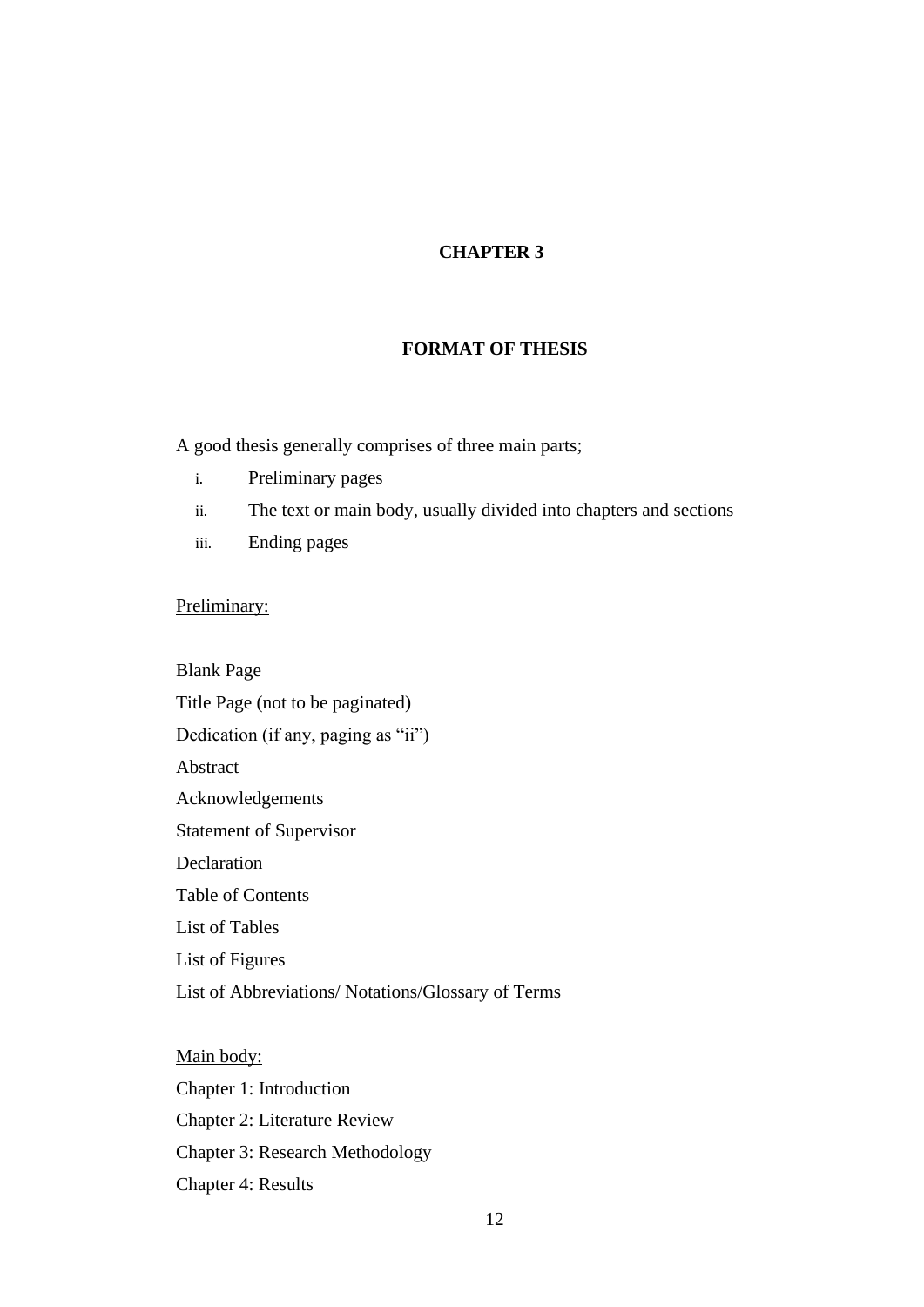Chapter 5: Discussion Chapter 6: Conclusion

Number of chapters may vary; depend on the nature of thesis:

Ending: References/Bibliography Appendices Blank Page

# <span id="page-12-0"></span>**3.1 TITLE PAGE**

Font in CAPITAL LETTER and using 12-point. This page should arranged as following;-

# **Title of Thesis**

Title must be in inverse-pyramid  $-6.0$  cm from Top Margin

# **Name of Candidate**

Student full name as in Identity Card or Passport for International Student

### **Name of Degree**

Including a statement of awards for thesis (refer the various type of statements below)

**Name of School**

Student is registered from which school

### **Name of University**

KPJ Healthcare University College

# **Year of Submission**

The year of the thesis is approved (final bound thesis submitted)  $-4.0$  cm from Bottom (See Appendix C)

Types of statement;

Bachelor Degree Project Report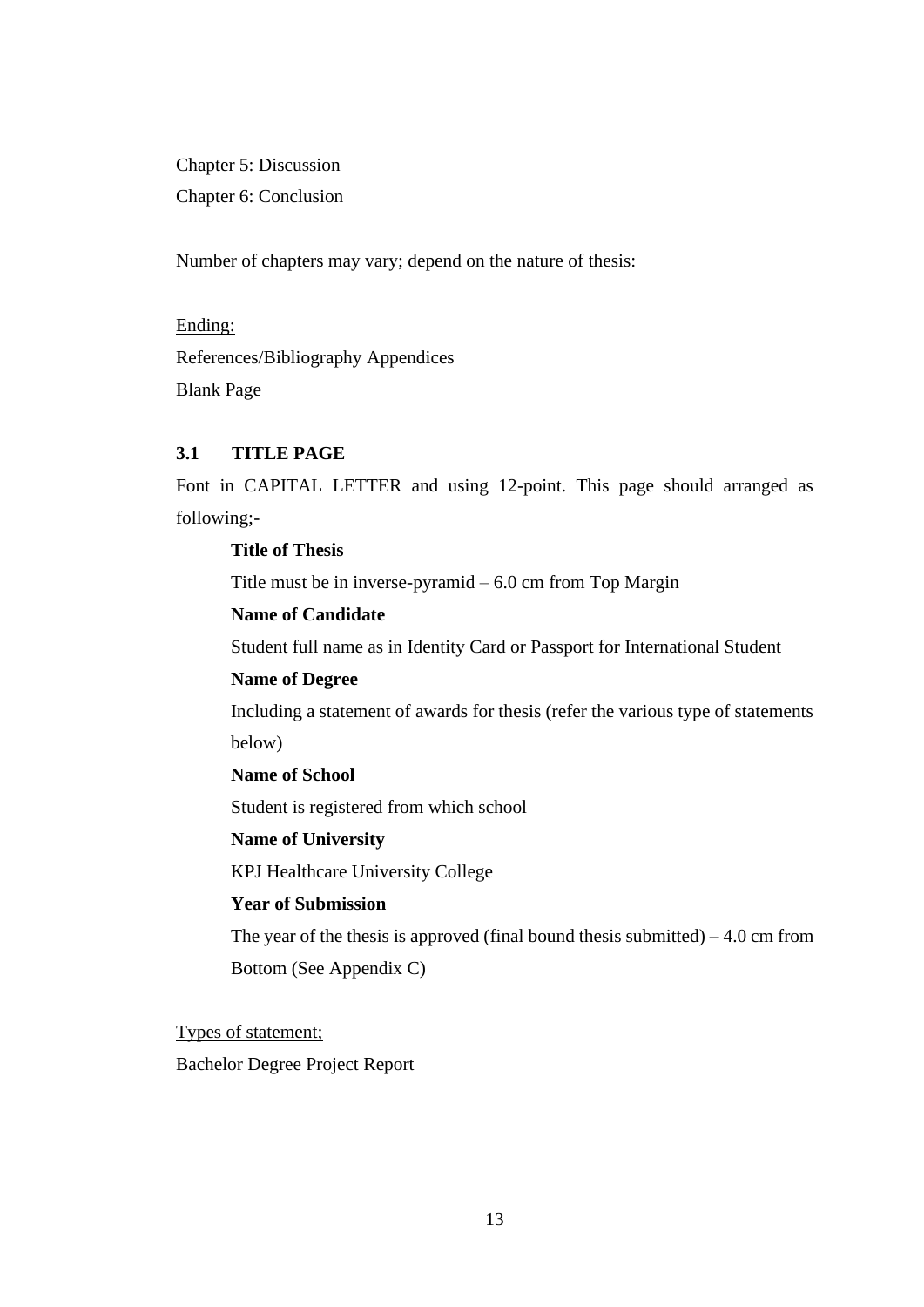A report submitted in partial fulfilment of the requirement for the award of the degree of Bachelor of ...................................................................

Master's Project Report (by course work)

A project report submitted in partial fulfilment of the requirement for the award of the degree of Master of ..................................................

Master's Dissertation (by course work and research)

A dissertation submitted in partial fulfilment of the requirement for the award of the degree of Master of ..................................................

Master's Thesis (by research)

A thesis submitted in fulfilment of the requirements for the award of the degree of Master of ..................................................

Doctor of Philosophy Thesis

A thesis submitted in fulfilment of the requirements for the award of the degree of Doctor of Philosophy ..................................................

The title should describe the content of the thesis accurately and concisely and typed in single spaced spacing.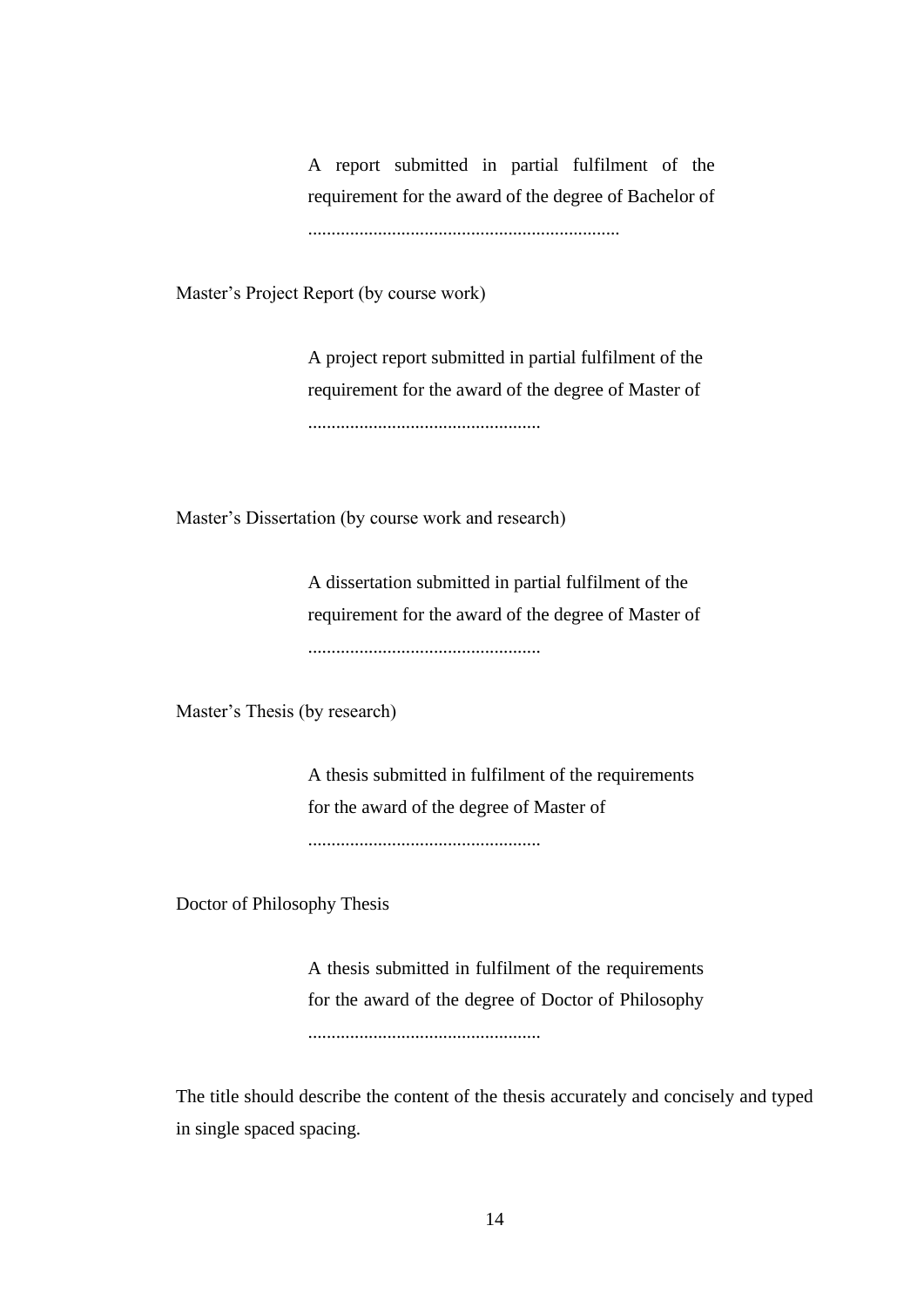#### <span id="page-14-0"></span>**3.2 ABSTRACT**

An abstract must be write in one (1) paragraph, single spaced spacing. Abstract should not exceed 350 words and is a digest of the entire thesis and should be given the same careful attention as the main text. It includes a brief statement of the problem; a concise description of the research method and design; summary of major findings, including the significance or lack of it; and conclusions. Scientific terms must be used consistently.

The spacing is 40 mm from left edge and 25 mm spacing for other edges. Another 30 mm is allocated from top margin for ABSTRACT word and 4x Enter with single spacing from the word to the first line of abstract text. (See Appendix D)

## <span id="page-14-1"></span>**3.3 ACKNOWLEDGEMENTS**

Acknowledgements usually contain written expressions of appreciation for guidance and assistance from individuals and institutions. It is anticipated that many good acknowledgement also linked distinguished persons to chapters or sections developed in the thesis. This definitely will increase the credibility of information and degree of validity of thesis.

The spacing is 40 mm from left edge and 25 mm spacing for other edges. Another 30 mm is allocated from top inside margin for ACKNOWLEDGEMENT word and 2x Enter with 1.5 spacing from the word to the first line of acknowledgement text. (See Appendix E)

#### <span id="page-14-2"></span>**3.4 STATEMENT OF SUPERVISOR**

The statement of Supervisor should be written as in the Appendix F.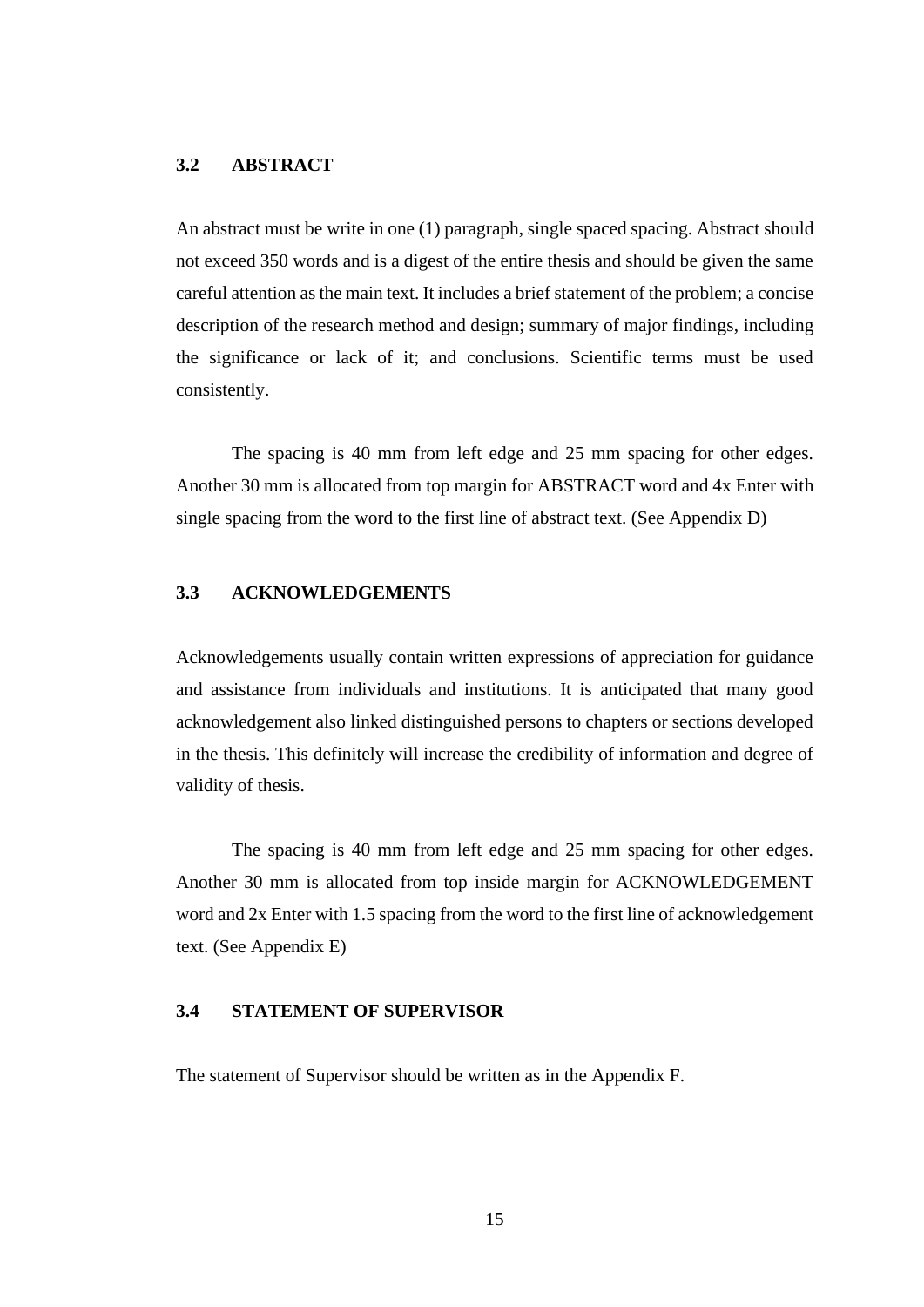# <span id="page-15-0"></span>**3.5 DECLARATION**

The declaration should be written as in the Appendix G.

#### <span id="page-15-1"></span>**3.6 TABLE OF CONTENTS**

The Table of Contents lists in sequence of all relevant subdivisions of the thesis and its corresponding page (see below). Major headings belong to Chapter title. While First Headings is meant for the next section just after the Chapter title followed by Subheadings. All of them should be arranged to left justified. Tertiary headings are indented five spaces and are not listed in the Table of Contents. All chapters, sections and subsections must be numbered accordingly for reference purposes. Refer the example arrangement below;-

## **TABLE OF CONTENTS**

| <b>TITLE</b>                |                                      | Page           |
|-----------------------------|--------------------------------------|----------------|
| <b>DEDICATION</b>           |                                      | <i>ii</i>      |
| <b>ABSTRACT</b>             |                                      | iii            |
| <b>ACKNOWLEDGMENT</b>       |                                      | iv             |
|                             | <b>CERTIFICATION FROM SUPERVISOR</b> | $\mathbf{v}$   |
|                             | <b>DECLARATION BY STUDENT</b>        | vi             |
| <b>TABLE OF CONTENTS</b>    |                                      | vii            |
| <b>LIST OF FIGURES</b>      |                                      | xi             |
| <b>LIST OF TABLES</b>       |                                      | xii            |
| <b>LIST OF ABBREVIATION</b> |                                      | xiii           |
| <b>LIST OF SYMBOLS</b>      |                                      | xiv            |
| <b>CHAPTER 1</b>            | <b>INTRODUCTION</b>                  |                |
| 1.1                         | <b>Background of Study</b>           | $\mathbf{1}$   |
| 1.2                         | <b>Problem Statement</b>             | $\overline{2}$ |
| 1.3                         | Research Objective                   | 3              |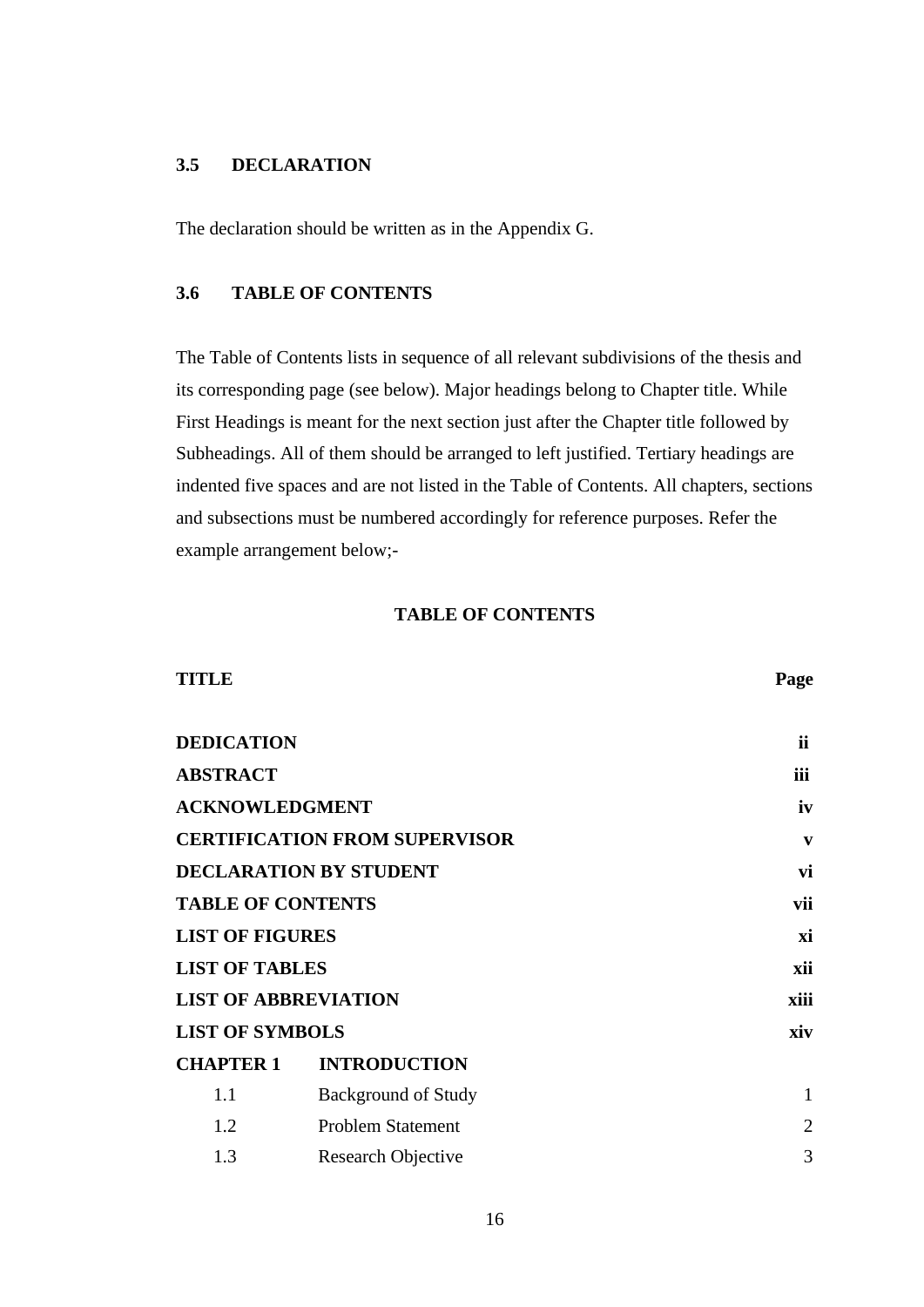|                  |     | 1.3.1 Specific Objective                                                              | 3  |
|------------------|-----|---------------------------------------------------------------------------------------|----|
| 1.4              |     | <b>Research Question</b>                                                              | 3  |
| 1.5              |     | Significace / Rationale of the Study                                                  | 3  |
| <b>CHAPTER 2</b> |     | <b>LITERATURE REVIEW</b>                                                              |    |
| 2.1              |     | <b>Walk to School Behaviour</b>                                                       | 5  |
| 2.2              |     | <b>Benefits of Walking</b>                                                            | 7  |
|                  |     | 2.2.1 Health                                                                          | 8  |
|                  |     | 2.2.2 Environement                                                                    | 10 |
| 2.3              |     | <b>Urban Planning Strategy</b>                                                        | 12 |
|                  |     | 2.3.1 Land Use Planning                                                               | 12 |
|                  |     | 2.3.2 Transportation Planning                                                         | 14 |
|                  |     | 2.3.3 Landscape Achitecture Endeavour                                                 | 15 |
| <b>CHAPTER 3</b> |     | <b>METHODOLOGY</b>                                                                    |    |
| 3.1              |     | <b>Study Design</b>                                                                   | 19 |
| 3.2              |     | <b>Location of Study</b>                                                              | 20 |
| 3.3              |     | <b>Sample Size Calculation</b>                                                        | 23 |
| 3.4              |     | Sampling Method & Selection of Respondents                                            | 25 |
| 3.5              |     | <b>Inclusion Criteria</b>                                                             | 25 |
| 3.6              |     | <b>Exclusion Criteria</b>                                                             | 26 |
| 3.7              |     | <b>Ethical Clearance</b>                                                              | 27 |
| 3.8              |     | Flow of the Study                                                                     | 27 |
| 3.9              |     | <b>Instrumentation / Research tools</b>                                               | 28 |
| 3.10             |     | <b>Statistical Analysis</b>                                                           | 30 |
| <b>CHAPTER 4</b> |     | <b>RESULTS</b>                                                                        |    |
| 4.1              |     | Demographic Data                                                                      | 32 |
| 4.2              |     | Factors Why Children Walk to School                                                   | 35 |
| 4.3              |     | Association of Sociodemographic Variables and Factors Why<br>Children Walk to School  | 37 |
| <b>CHAPTER 5</b> |     | <b>DISCUSSION</b>                                                                     |    |
| 5.1              |     | Demographic Data                                                                      | 39 |
| 5.2              | Why | Association between Sociodemographic Variables and Factors<br>Children Walk to School | 42 |
|                  |     | 5.5.1 Family Background                                                               | 44 |
|                  |     | 5.5.2 Family Income                                                                   | 46 |
|                  |     | 5.5.3 Distance                                                                        | 49 |
|                  |     |                                                                                       |    |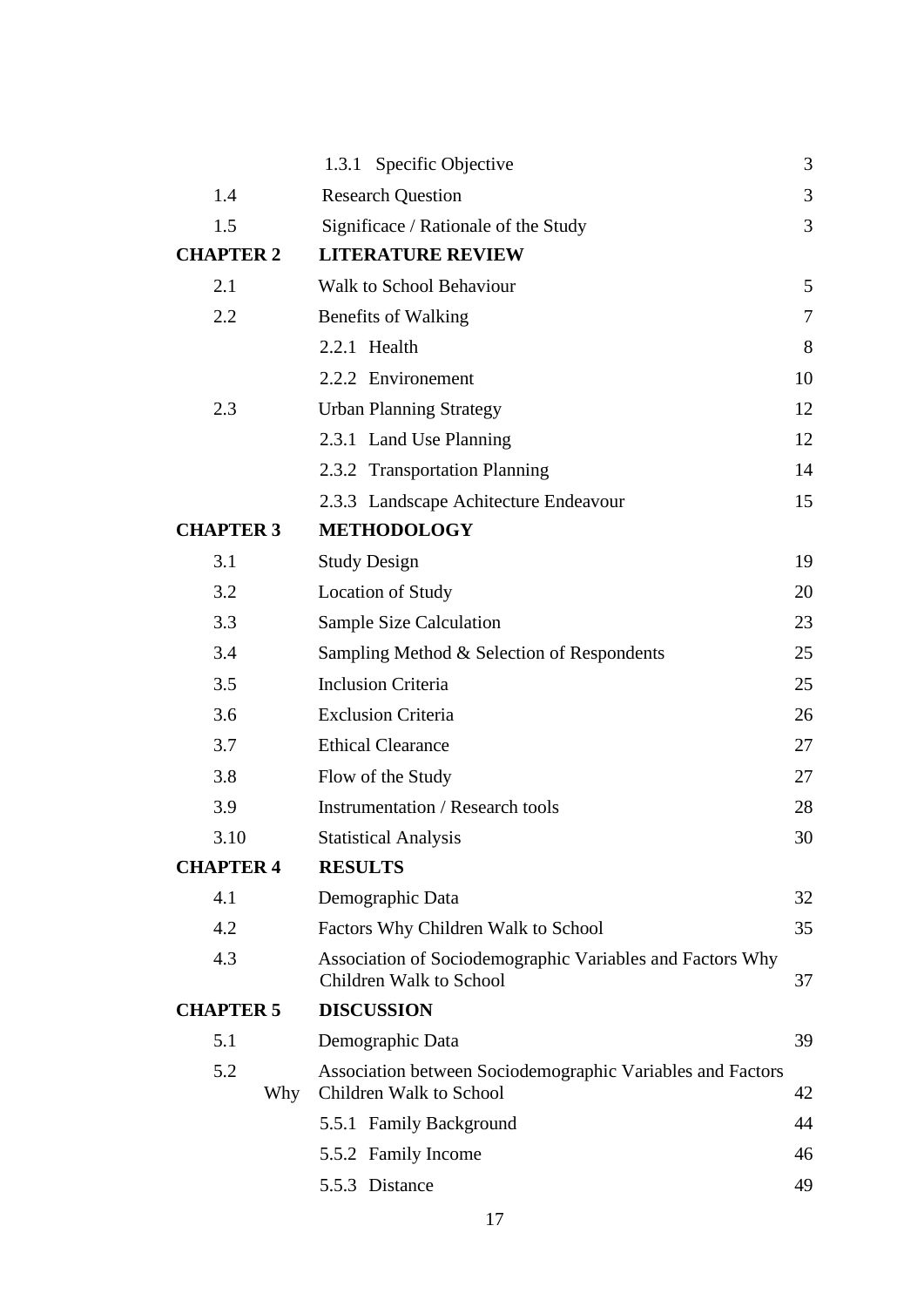## **CHAPTER 6 CONCLUSION**

| 6.1                        | Summary of Findings                        | 50 |
|----------------------------|--------------------------------------------|----|
| 6.2                        | Limitations                                | 52 |
| 6.3                        | <b>Recommendation for Further Research</b> | 53 |
|                            |                                            |    |
| <b>REFERENCES</b>          |                                            | 54 |
| <b>APPENDIX A</b>          |                                            | 55 |
| <b>APPENDIX B</b>          |                                            | 56 |
| <b>APPENDIX C</b>          |                                            | 57 |
| <b>APPENDIX D</b>          |                                            | 58 |
| <b>LIST OF PUBLICATION</b> |                                            | 59 |

### <span id="page-17-0"></span>**3.7 LIST OF TABLES**

It lists the titles of all tables in the text and appendices and its corresponding page.

The spacing is 40 mm from left edge and 25 mm spacing for other edges. Another 30 mm is allocated from top inside margin for LIST OF TABLES words and 2x Enter with 1.5 spacing from the words to the first line of table list. (See Appendix H).

# <span id="page-17-1"></span>**3.8 LIST OF FIGURES**

Figures comprise graphs, maps, charts, engineering drawings, photographs, sketches and printed images. The format is the same with List of Tables.

The spacing is 40 mm from left edge and 25 mm spacing for other edges. Another 30 mm is allocated from top inside margin for LIST OF FIGURES words and 2x Enter with 1.5 spacing from the words to the first line of figure list. (See Appendix I).

# <span id="page-17-2"></span>**3.9 LIST OF ABBREVIATIONS/ NOTATIONS/ GLOSSARY OF TERMS**

It is meant for the assortment of abbreviations and acronyms (e.g. MOH, KPJ, DSH) if used in the thesis. Universally recognised scientific symbols (m, cm, mm, kg, ha) need not to be listed.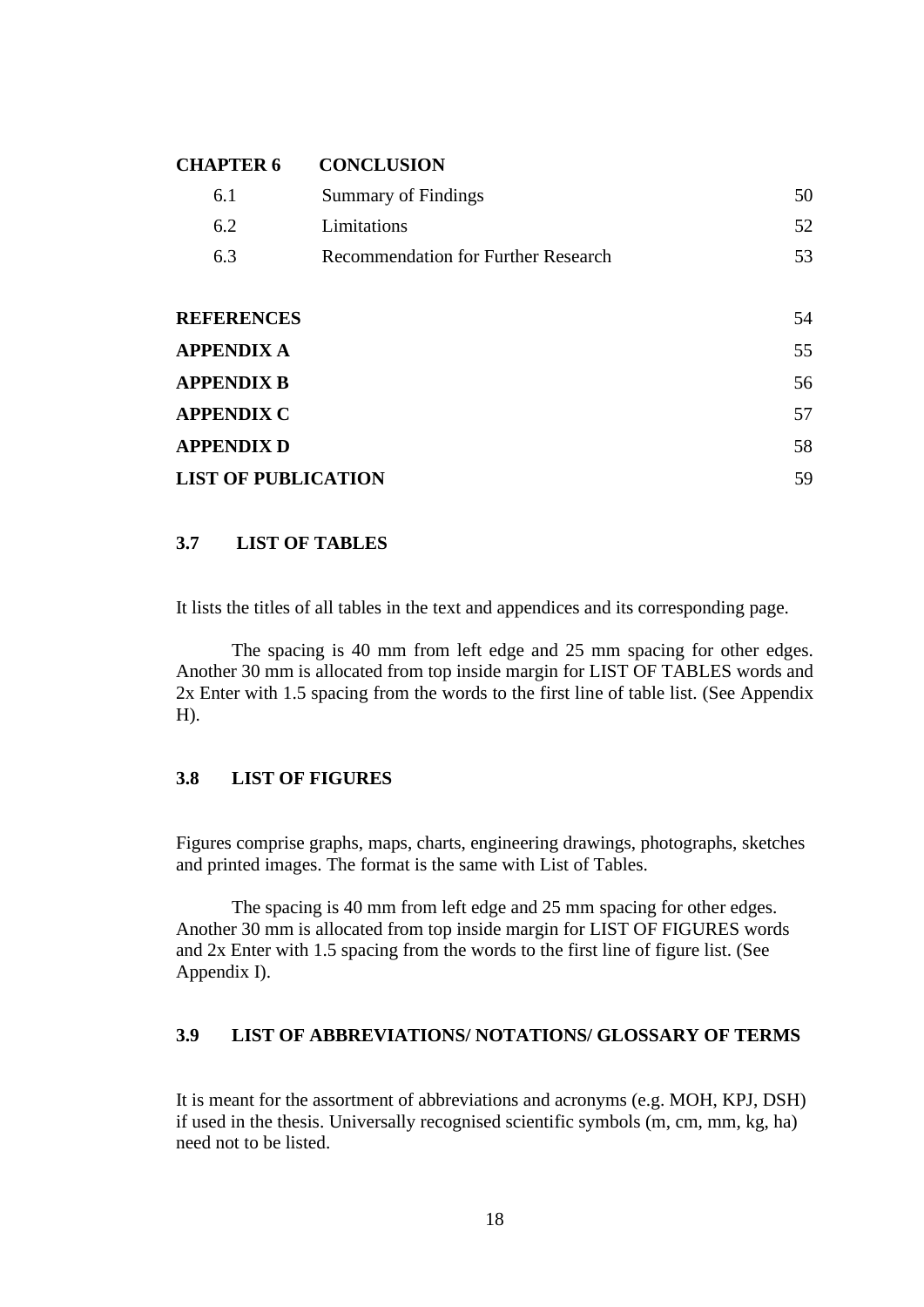#### <span id="page-18-0"></span>**3.10 TEXT OF THESIS**

#### <span id="page-18-1"></span>3.10.1 Body of Thesis/ Chapters

#### *3.10.1.1 Chapter 1 introduction*

Introduction chapter introduces readers to the problem of intended research topic and highlights its importance. It sets forth the context, the hypothesis to be tested and the research objectives to be met.

#### *3.10.1.2 Chapter 2 literature review*

Review of literature highlights related to the topic of the thesis. It provides basis for the experimental/analytical section of the thesis. Literature selected must be up to date, analysed and synthesised logically. Thus, it must be noted that these are not a summary of works of different authors.

#### *3.10.1.3 Chapter 3 methodology*

It shows and describes the methods and techniques used to do and complete the research including its relevant validation. In social science, a theoretical or conceptual framework should be included. In health related sciences, this may include, but not limited to, chapter or chapters which describe the methodology, theoretical development, hypothesis description, fundamental philosophical foundation, experimental design and standard procedure description. This section may be written in one or two chapters.

#### *3.10.1.4 Chapter 4 results*

It highlights results and analyses of the study in the form of figures, tables or text so that the key information is highlighted. Results and Discussion may consist of more than one chapter depending on the number of experimental work conducted. Each chapter on Results should contain potential discussion.

#### *3.10.1.5 Chapter 5 discussion*

Normally it discusses the results of the study in relation to the hypothesis. It highlights the main findings, their significance and implications to the outlined objects. In social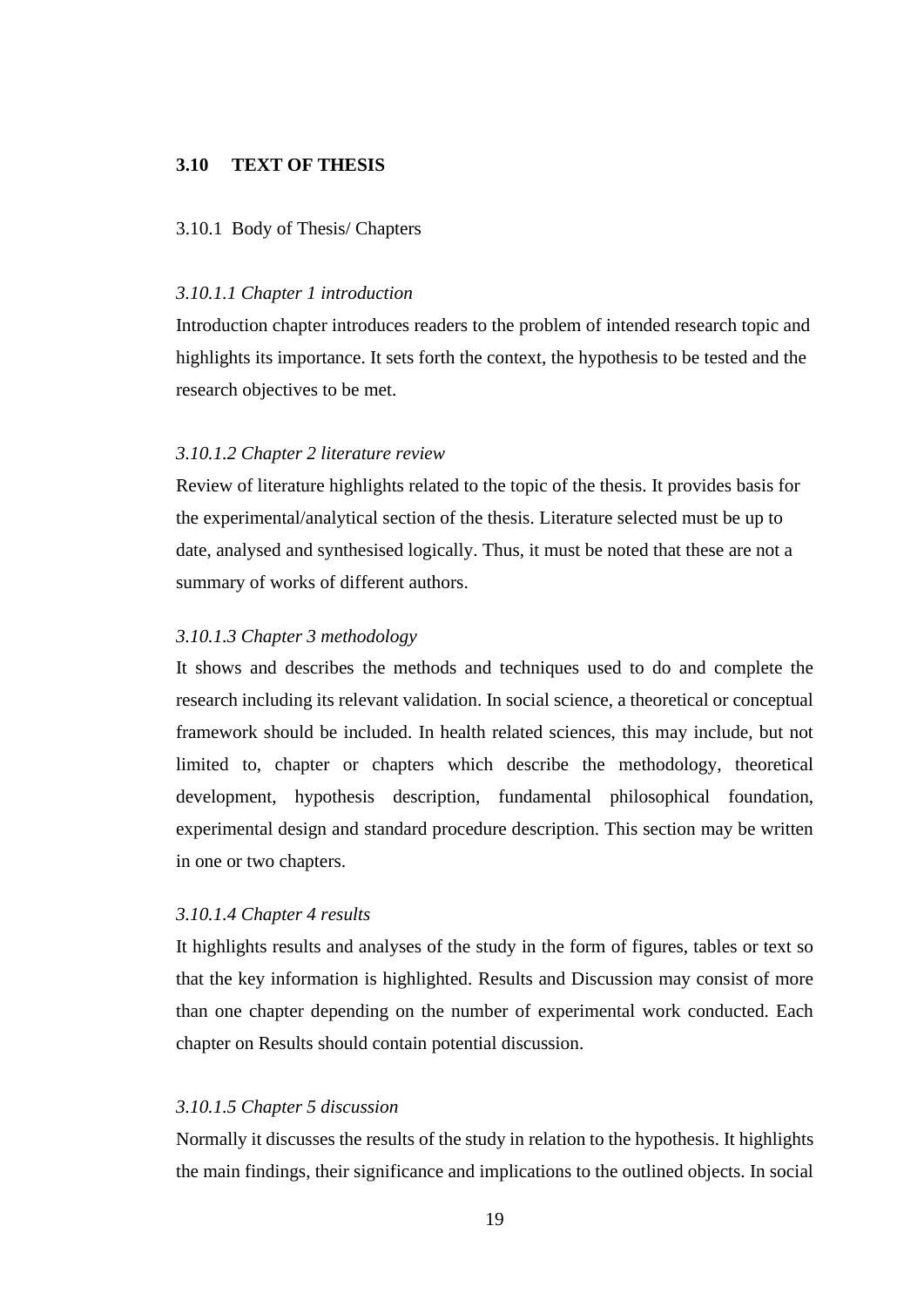science, such a discussion often appears under Results and Discussion. Conclusion and recommendations may be presented here or under a separate chapter. A separate chapter for Discussion may be necessary to give an overall discussion of the findings leading to a conclusion.

#### *3.10.1.6 Chapter 6 summary or conclusion*

Summary highlights the findings upon which a conclusion is drawn in line with the objectives set in the study.

#### <span id="page-19-0"></span>3.10.2 Tables

Tables are numbered consecutively with Arabic numerals throughout the thesis (including text and appendices). They must be numbered by chapter, e.g. Table 1.1, 1.2, 1.3, 2.1, 2.2 and so on. Tables should be placed after their first mentioned in the text and should be arranged in the order of Tables followed by Figures. Table number, title and caption are typed single-spaced and placed at top of the table, left and justified. There should be consistency in the style used. Table must have source and additional notes should be placed directly below the caption. Source font is Italic with size 9. (See Appendix J)

#### <span id="page-19-1"></span>3.10.3 Figures

Each figure must be numbered consecutively and according to the chapter throughout the thesis, including those in appendices. The figure number, title and caption should be typed single-spaced and placed at the bottom of the figure using Arabic numeral and lowercase. Figures should be inserted after their first mention in the text. If a figure occupies A3 of paper size, it must be folded accordingly. Figures where possible must should conform to the standard margin requirements. (See Appendix K)

#### <span id="page-19-2"></span>3.10.4 Headings and Subheadings

A chapter may be divided into Headings and Subheadings. Major heading is the Chapter Title and to be numbered as First level (e.g. 1, 2, 3) follow by Headings and subheadings. This should be consisted throughout the thesis and to be limited to 4 levels only. After that, any subheadings or sections must be in "a, b, c, d and so on".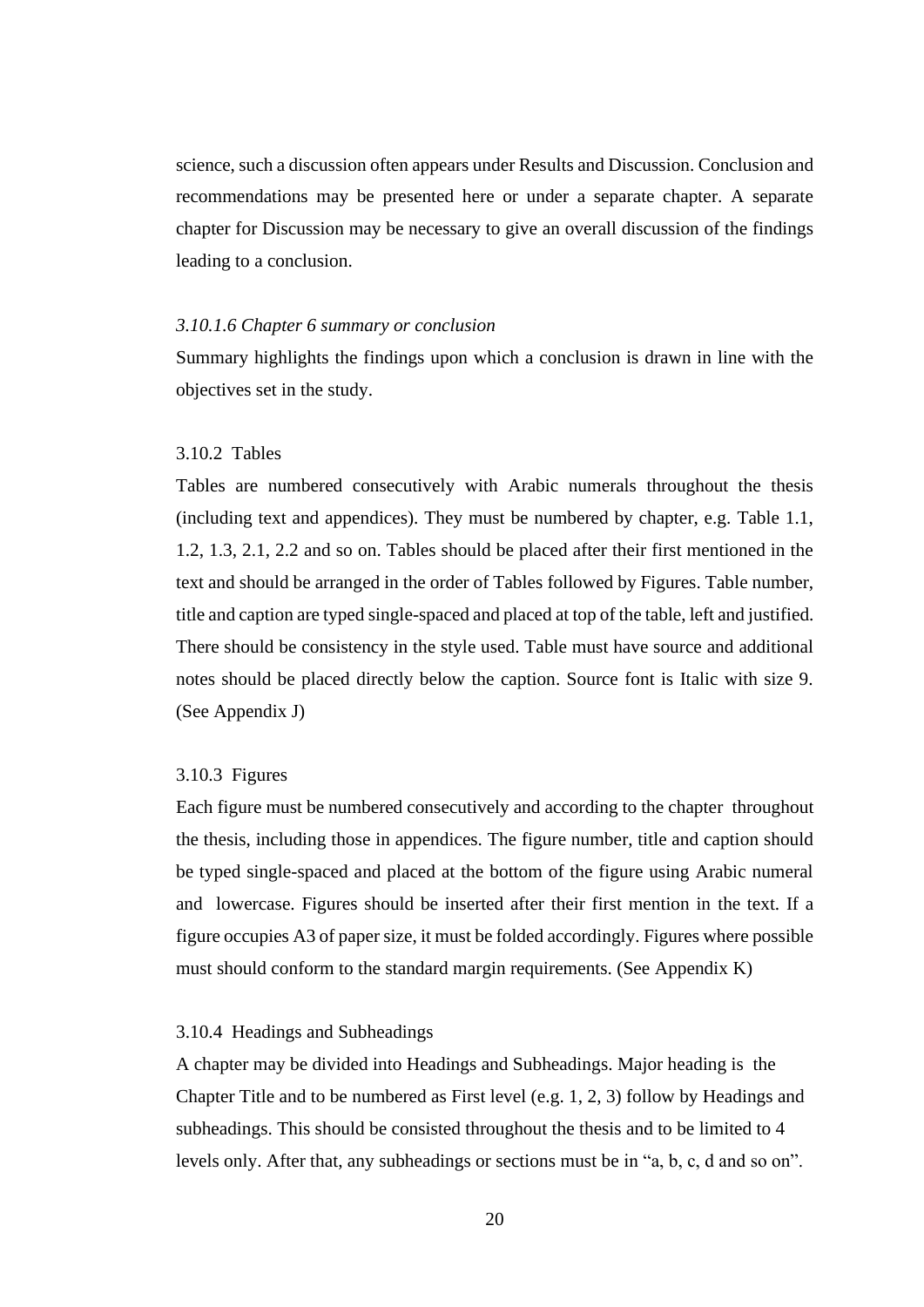The next subheadings or sections should be ""i, ii, iii, iv and so on". The format is as follows:

Chapter title :

#### **UPPERCASE, SIZE 12, BOLD, CENTRED**

Headings :

#### **UPPERCASE, SIZE 12, BOLD, CENTRED**

Subheadings :

#### **UPPERCASE, SIZE 12, BOLD, LEFT JUSTIFIED (E.G. 1.1, 1.2, 1.3 )**

Subsection 1 :

Capitalized Each Word, Size 12, Left Justified (e.g. 1.1.1, 1.1.2, 1.1.3)

Subsection 2 :

Capitalized only first word (Sentence case), size 12, left justified, Italic (e.g. *a. , b., 1.1.1.1, 2.1.1.1)*

Followed by

Capitalized only first word (Sentence case), size 12, left justified, Italic (e.g. *i. , ii.* )

For example see Appendix L.

<span id="page-20-0"></span>3.10.5 Equations

All equations, mathematical and/or chemical, are considered as text and numbered according to the chapter. Detailed derivation in Italic must be placed just after the equation. For example;

Equation 1  $E = m + c2$ 

*E = energy*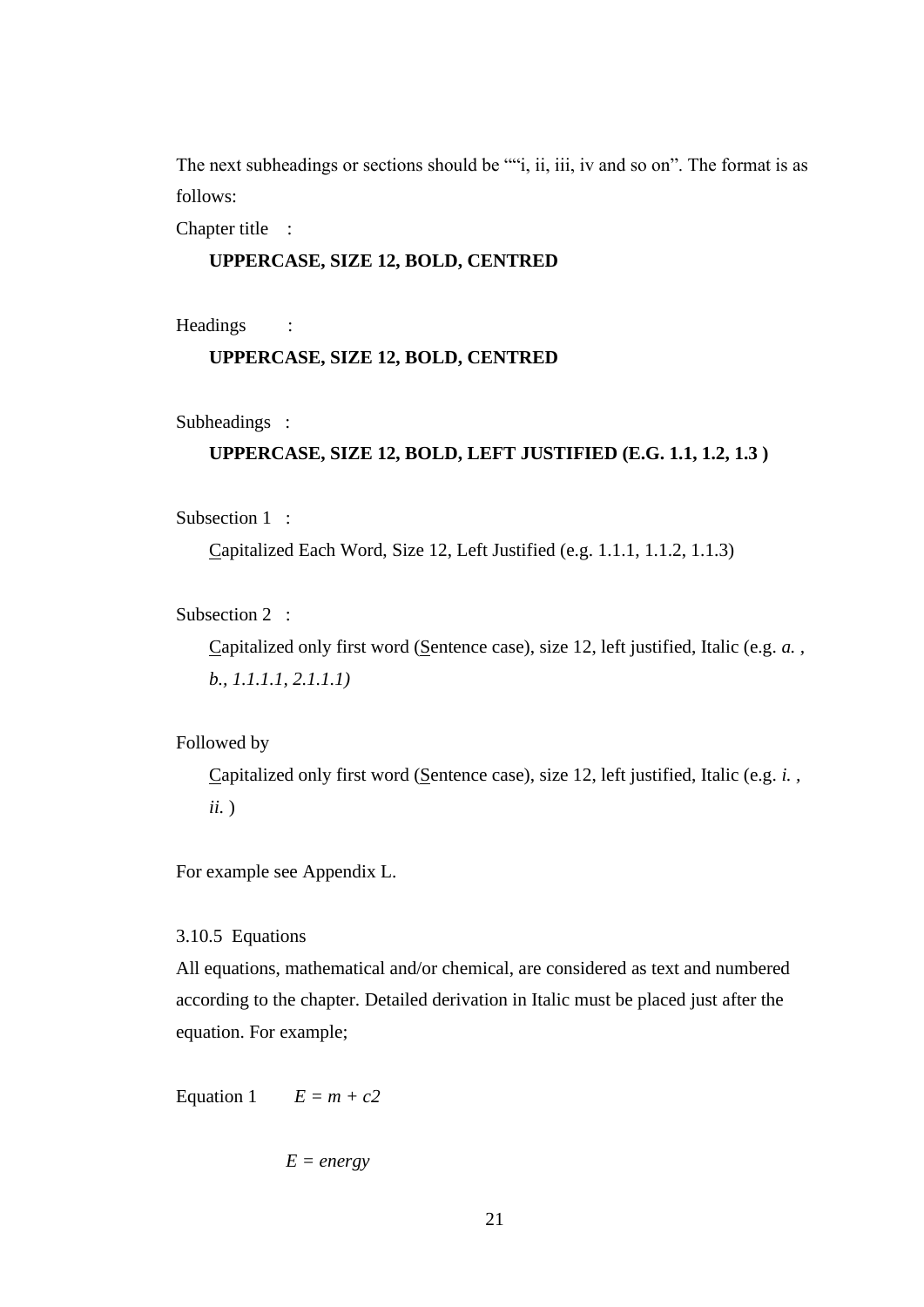$$
m =
$$
 mass  
 $c =$  speed of light in a vacuum

#### <span id="page-21-0"></span>3.10.6 Footnotes

Footnotes should be used sparingly in a thesis regardless of field of study. They should be used only to clarify a certain term, to state conversion factors or exchange rates and not to cite authority for specific statements or research findings. Extensive footnoting tends to distract the reader from the main argument of the text. KPJ Healthcare University College requires all footnotes to be placed at the end of thesis before the Bibliography section. If footnotes are necessary, the indicators (the reference numbers in the text) are usually superscript (e.g. 1, 2, 3). The numbering of footnotes should begin with 1 and must be continuous throughout the thesis.

#### <span id="page-21-1"></span>3.10.7 Citations and Reference Style

You may find various situations during writing the thesis. Below is the potential situation;

#### *a. One work by one author*

"Zainal (2000) compared the healthy level of pedestrian and non-pedestrian children to school"

#### or

"In a recent study of comparing healthy level of pedestrian and non-pedestrian children to school (Zainal, 2000)"

#### *b. One work by two authors*

"Zainal and Ramli (2000) asserted that" or

"In a recent study of comparing (Zainal & Ramli, 2000)"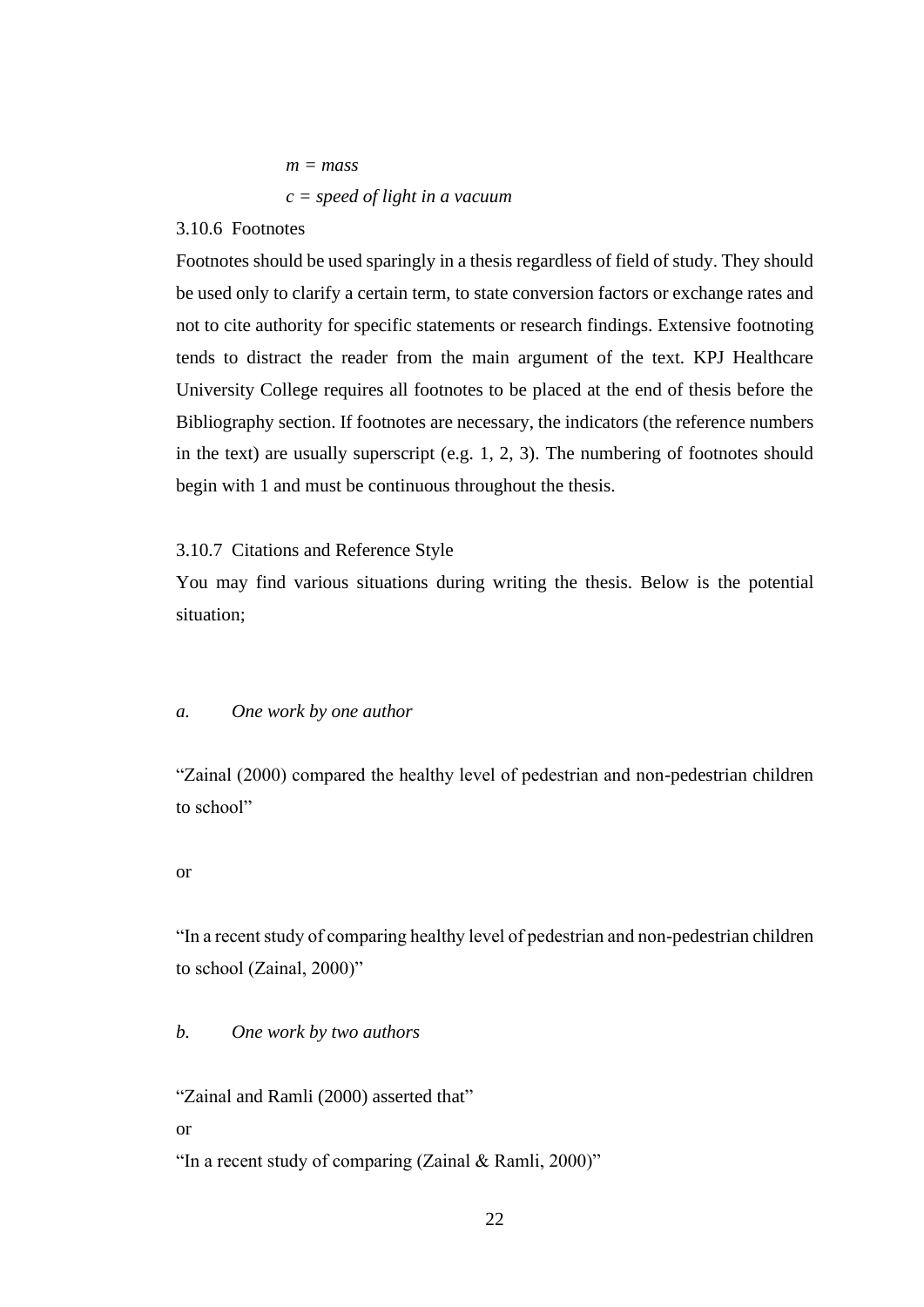Cite all names the first time the reference occurs. In subsequent citations, include only the surname of the first author followed by et al. and the year.

"Zainal, Ali, and Kasim (1994) found" or (Zainal, Ali, & Kasim, 1994) (use as first citation in text).

#### or

Further cites can be shorted to the first author's name followed by et al: "Zainal et al. (1994) found" or (Zainal et al., 1994)

#### or

"Zainal et al. found" (omit year from subsequent citations after the first citation within a paragraph)

## *d. One work by multiple authors (six or more authors)*

Cite only the surname of the first author followed by et al. and the year for the first and subsequent citations. In the reference list, however, provide the initials and surnames of the first six authors, and shorten any remaining authors to et al. Example: Abu et al. (2001) or (Abu et al., 2001)

#### *e. Two works by one author from same year*

If more than one reference materials by the same author in a same year are cited, use small letter alphabets (a, b, c and so on) to distinguish them.

"John et al. (1990a) presented" or "John et al. (1990b) presented"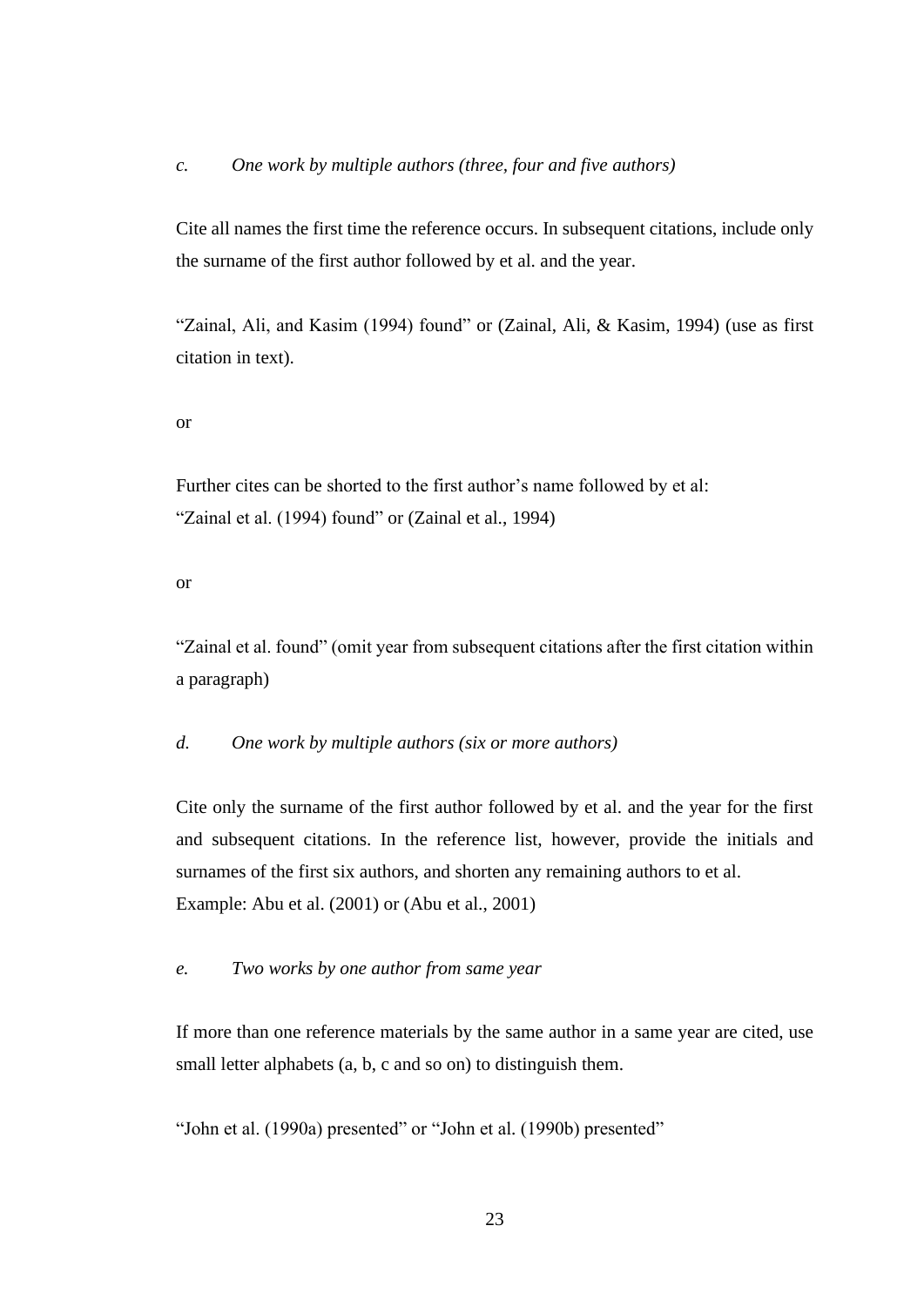#### *f. Group as authors*

For example, corporations, associations, government agencies etc. They are usually spelled out each time they appear in a text citation. You may use abbreviation for their long name.

#### <span id="page-23-0"></span>3.10.8 Reference List

References used as source of information taken by the writers in an alphabetical order. The samples are as follows.

*a. Journal*

Author (Year). Title of the Article. *Title of the Journal*, *Volume* (Issue), page.

- Chan, T. K., Herlina, S. & Ruangsap, B. (1993). Cloning of promoter sequences from Escherichia coli. *Journal of Molecular Biology, 45*(1), 567-575.
- Fey, M.K., & Miltner, R.S. (2000). A competency-based orientation program for new graduate nurses. *Journal of Nursing Administration, 30*(3), 126-132.
- Muller, S. (1984). Physicians for The Twenty-First Century: Report of the project panel on the general professional education of the physicians and the college preparations for medicine. *Journal of Medical Education, 59*, 155-167.
- Agboola, A., Deji-Agboola, A., Oritogun, K., Musa, A., Oyebadejo, T., & Ayoade, B. (2009). Knowledge, Attitude and Practice of Breast Self-Examination in Female Health Work- ers in Olabisi Onabanjo University Teaching. *The International Medical Journal, 8*(1), 5–10.
- Ayed, A., Eqtait, F., Harazneh, L., Fashafsheh, I., Nazzal, S., Talahmeh, B., … Awawdeh, R. (2015). Breast Self-Examination in Terms of Knowledge, Attitude, and Practice among Nursing Students of Arab American University Jenin. *Journal of Education and Practice, 6*(4), 37–47.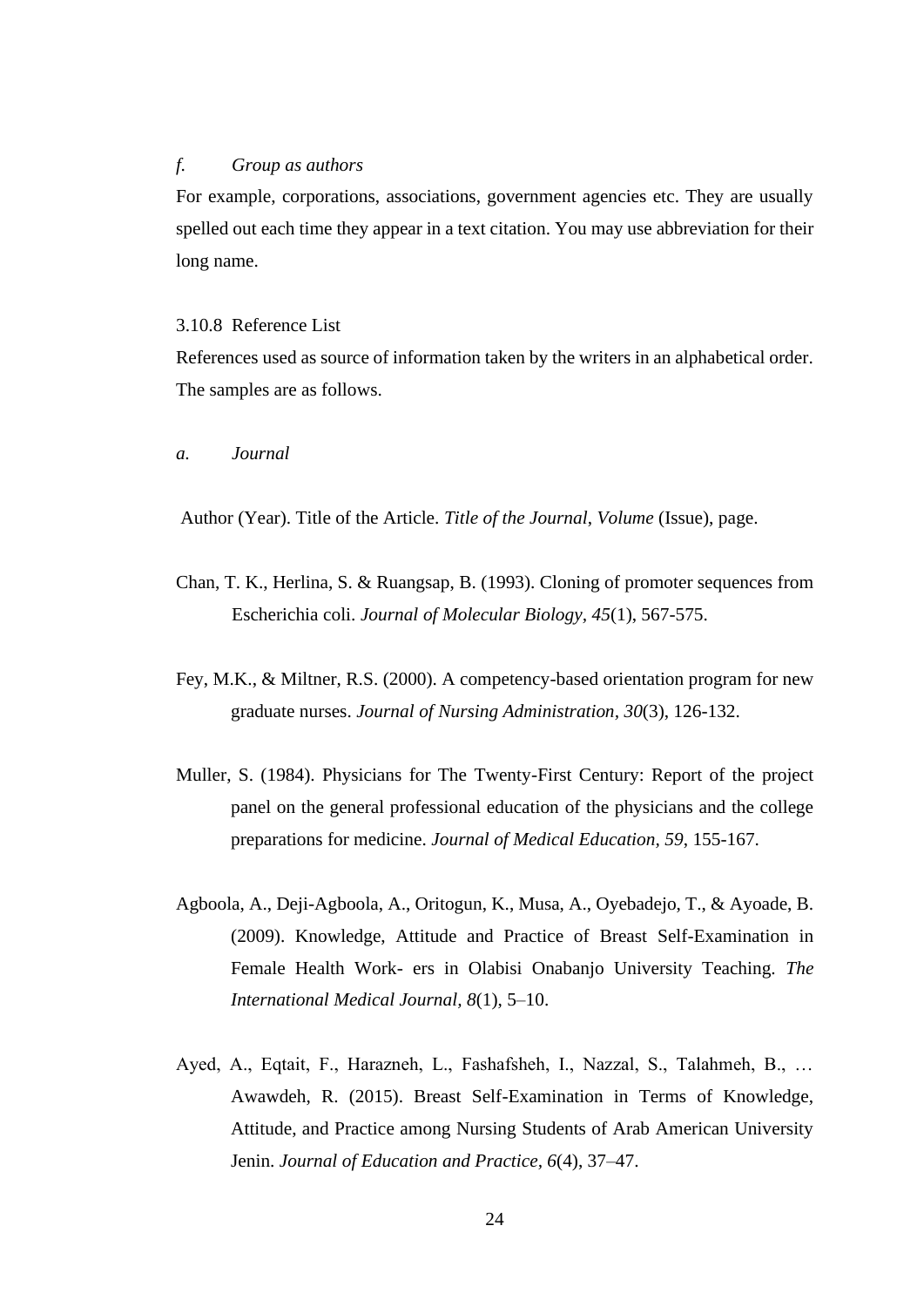b. Book and Monograph

Author (Year). *Title.* (Edition/ Volume). Place of published: Publisher.

- Turner, H.N., & Young, S. S. Y. (1969). *Quantitative Genetics in Sheep Breeding*. Ithaca: Cornell University Press.
- c. Book Chapter

Author of the article (Year). Title of the article. In Name of editors (Ed.), *Title of book* (page). Place of Published: Publisher.

- Narayan, K. (1995). Taking oral literacy criticism seriously: Reflections on a Kangra women's song. In R. Bendix & R.L. Zumwalt (Eds.), *Folklore interpreted: Essays in honor of Alan Dundes* (pp. 237-264). New York, NY: Garland Publishing, Inc.
- d. Webpages

Author (Date of publication). *Title of section or document.* Website Name. https://....

Friend, J. L. (2017, July 8). *Caregiver stress: Don't forget self-care.* Mayo Clinic. https://www.mayoclinic.org/healthy-lifestyle/stress-management/indepth/caregiver-stress/art-20317392

e. Thesis

Chin, Y., (1986). Title of PhD Dissertation, PhD Thesis, Name of University.

f. Reports

Country/Ministry/State/Institution, (1999). Title of reports.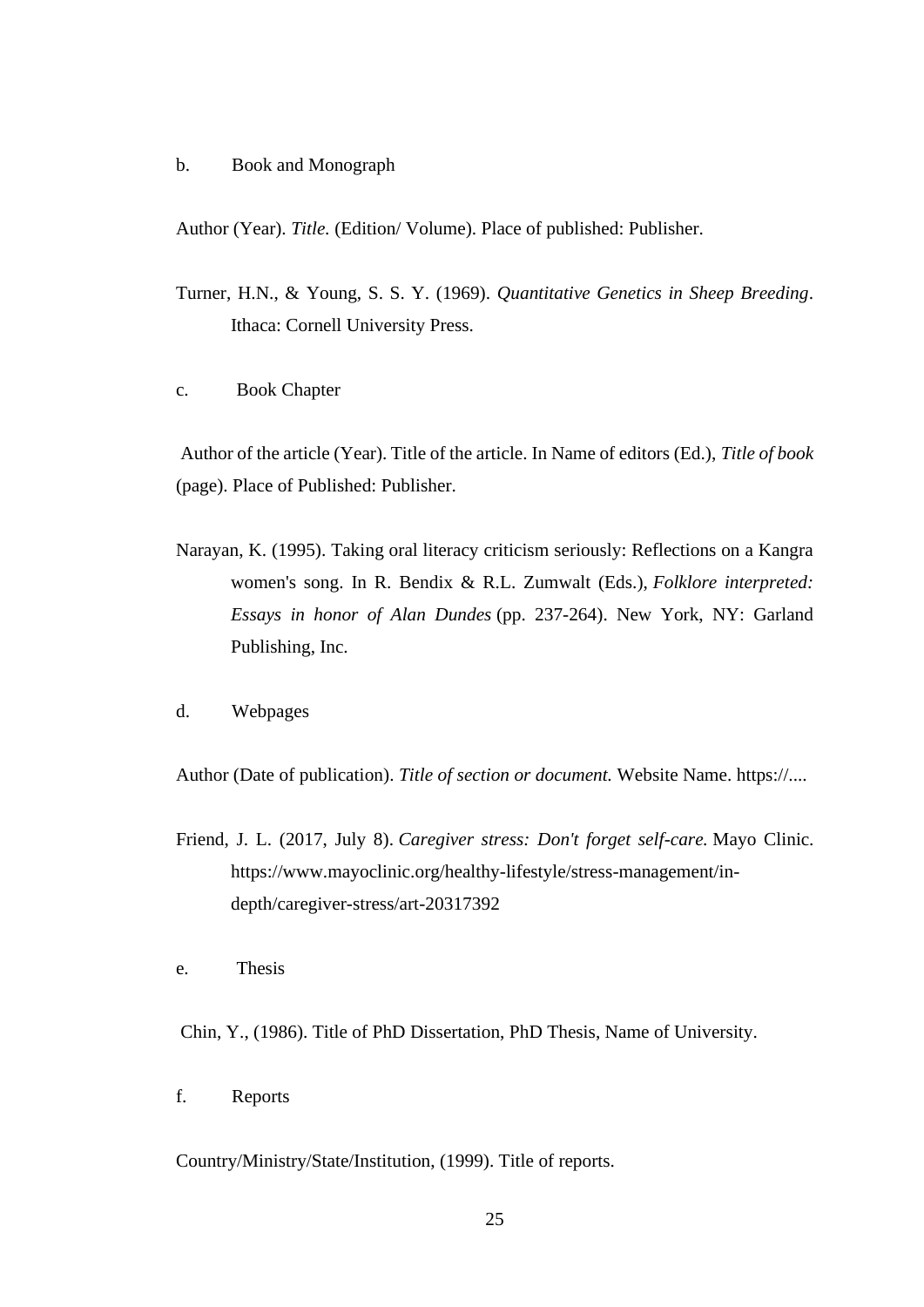Government of Malaysia (1991). Rancangan Malaysia Keenam 1991-1995.

g. Conference

Author (Year). Title of the article. Name of the conference. Date of the conference. Place, page.

Abdul, M. (2010). Walking Is Good For Me. Proceedings of the 5th GoGreen Conference. 10-12 September. Durban, South Africa: Walk21, 300-305.

h. Legislation

Name of the country (Year). Title of the legislation. Legislation number.

Malaysia (2009). Akta Pengurusan Harta Bersama. Act 633.

i. Newspaper

Author(s). (Full Date of publication). Title of article. *Title of newspaper,* Page numbers.

Noris, F. (2010, August 23). Do not try that on us. *The Star,* p. 5.

j. Magazine

Author. (Year). Title of article. Name of magazine, Volume/Issue no., page.

Helmi, B. L. (1994). Climbing is Good. Mountain, 56, 10-12.

<span id="page-25-0"></span>3.10.9 Appendices

An appendix or appendices, if any, are placed after the reference list. Appendices include original data, summary, side-line or preliminary tests, tabulations, tables that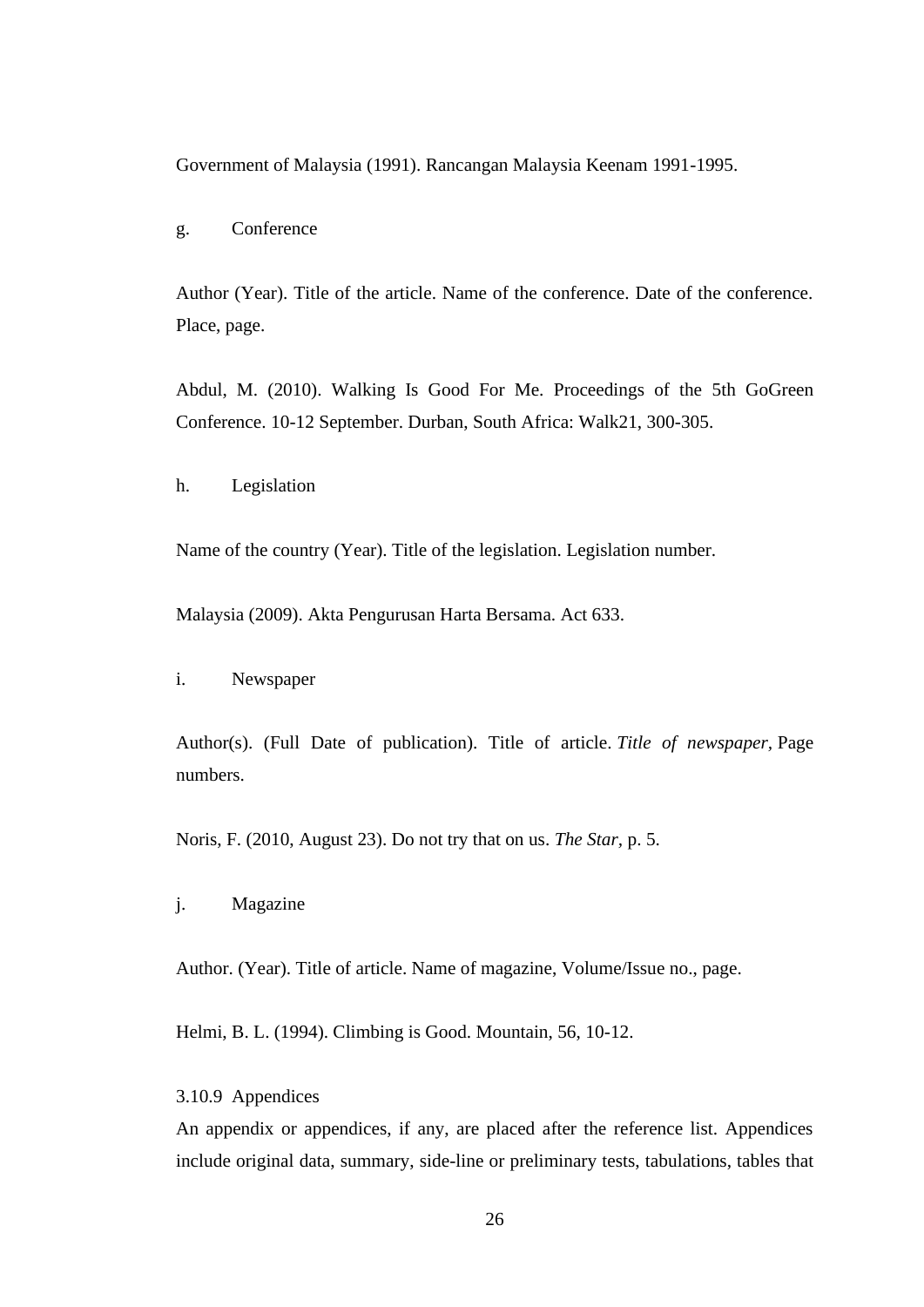contain data of lesser importance, very lengthy quotations, supporting decisions, forms and documents, computer printouts, detailed engineering drawings and other pertinent documents. Appendix materials should be grouped by type.

The spacing is 40 mm from left edge and 25 mm spacing for other edges. Another 30 mm is allocated from top inside margin for APPENDICES words and four lines spacing from the words to the first line of appendix list.

<span id="page-26-0"></span>3.10.10 Header and Footer

The use of Header and Footer is not allowed.

# <span id="page-26-1"></span>**3.11 WRITING CONVENTIONS**

#### <span id="page-26-2"></span>3.11.1 Units of Measure

Use internationally recognised units of measure, of SI, such as:

1 litre (I L), 20 millilitres (20 mL), 5 kilogram (5 kg), 20 kilometre (20 km), 2.5

hectare (2.5 ha), 3.7 metric tonnes (3.7 t), 45 parts per million (45 ppm), 12 gram (12

g), 500 U.S. Dollars (USD500), 3.4 metric tonne/hectare (3.4 t/ha)

The numbers before the measurement units should not be spelt out, e.g. such as 5 kg, not five kg even if they are below 100 unless they are the first word of sentences.

#### <span id="page-26-3"></span>3.11.2 Numbers

All integers less than ten should be spelt out unless they are attached to units of measure (e.g. 5 kg, 10 mL). Use figures for numbers 10 or more than 10. If a sentence begins with a number, write the numbers in words, e.g. "Three hundred and eighty-five farmers were sampled from the study area."

Use numerals for a series of figures, for example:

- (a) In the room there were 4 chairs, 12 boxes, 13 books, 10 files, 9 umbrella and 8 pairs of shoes.
- <span id="page-26-4"></span>(b) The number of taxi permits issued during the past five years was 8, 53, 27, 38, 52, and 90.
- 3.11.3 Elliptical Marks

APA outlines ellipsis mark to show an omission from quoted material. The ellipsis consists of three- spaced full stops (...). When an ellipsis follows a sentence, it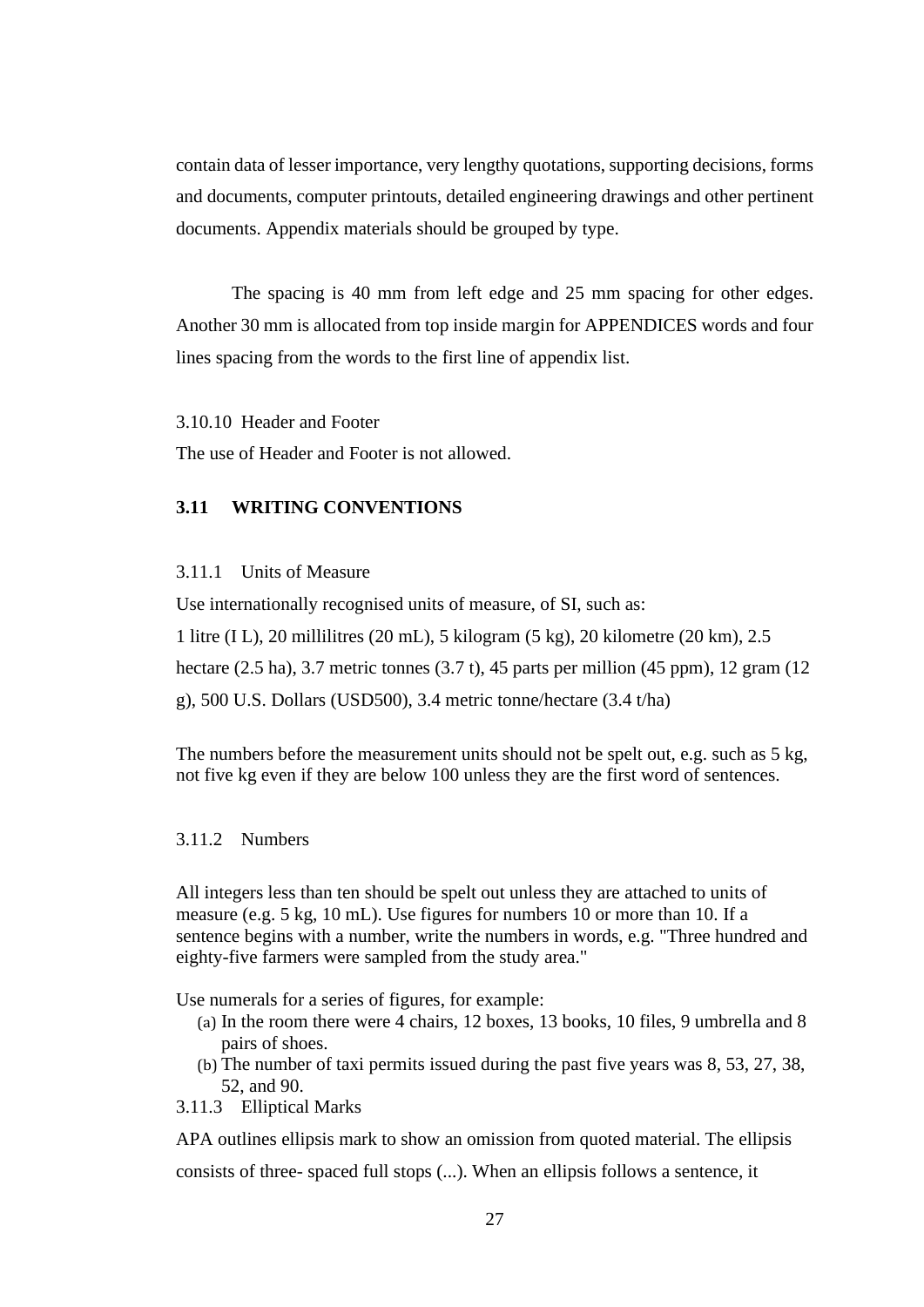appears as four full stops with space after the first full stop ( ). One full stop marks the end of the sentence and the other three signals the omission. For example:

Khatijah (1985: 4) wrote about the conference: The conference at Kuala Lumpur ... agreed that the world educational crisis sketched in the document was real.... then ...

## <span id="page-27-0"></span>3.11.4 Use of Brackets

Within direct quotations, brackets are used to enclose any explanatory note inserted by the thesis writer, e.g.

This year [1996] alone, we had two hundred applicants wanting to join our holiday camp (Mustafa, 1996). Candidates should use "sic" within brackets [sic] to indicate a certain doubt as to meaning or factual error. It is used in quotations to show that the original is being faithfully reproduced even though it is incorrect or seems to be so. Errors, which are obviously typographical, should be corrected as a matter of professional courtesy.

### <span id="page-27-1"></span>3.11.5 Use of Symbol for Percentage

The symbol % may be used in place of the word percent, e.g. 27.3% and typed without a space. If the candidate prefers to write 27.3 percent in full, then consistency should be maintained throughout. In tables, the symbol of % should be used at the head of a table column to mean percent.

#### <span id="page-27-2"></span>3.11.6 Policy on Direct Quotations

Direct quotations must be minimised except in some fields such as literature (e.g. quotations from Shakespeare).

#### <span id="page-27-3"></span>3.11.7 Use of Editorial Service

Some candidates employ professional editors to "polish" their thesis presentation. This should be before the thesis is sent for examination. The University College does not insist that all thesis be sent to professional editors as your supervisors cannot be held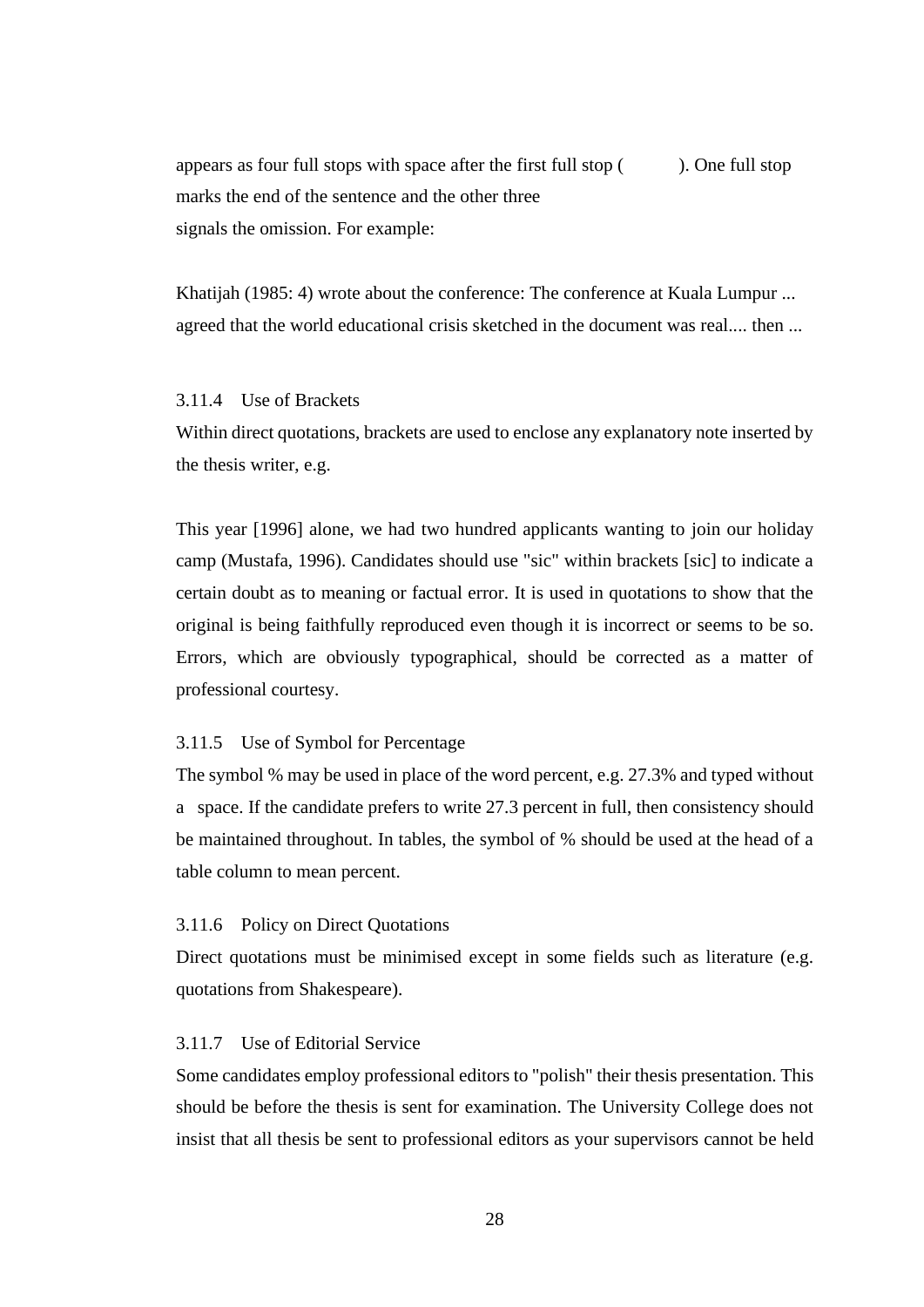responsible for errors in your thesis and you cannot expect them to be your editors. The University College stresses on consistency and accuracy.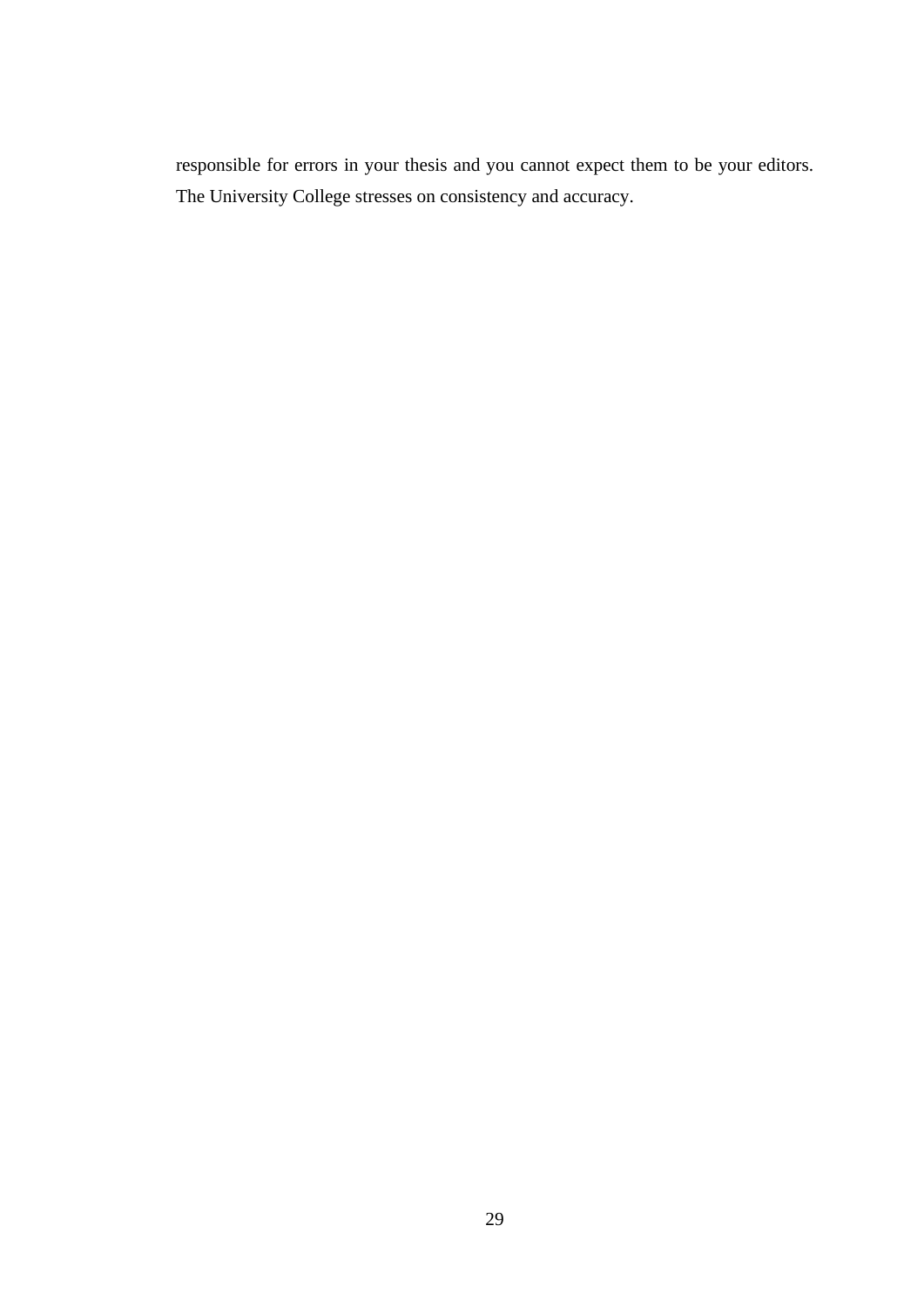# **APPENDIX A**

# <span id="page-29-0"></span>**SAMPLE OF A THESIS HARD COVER (Arial Narrow, 18 point, 1.0 line spacing)**

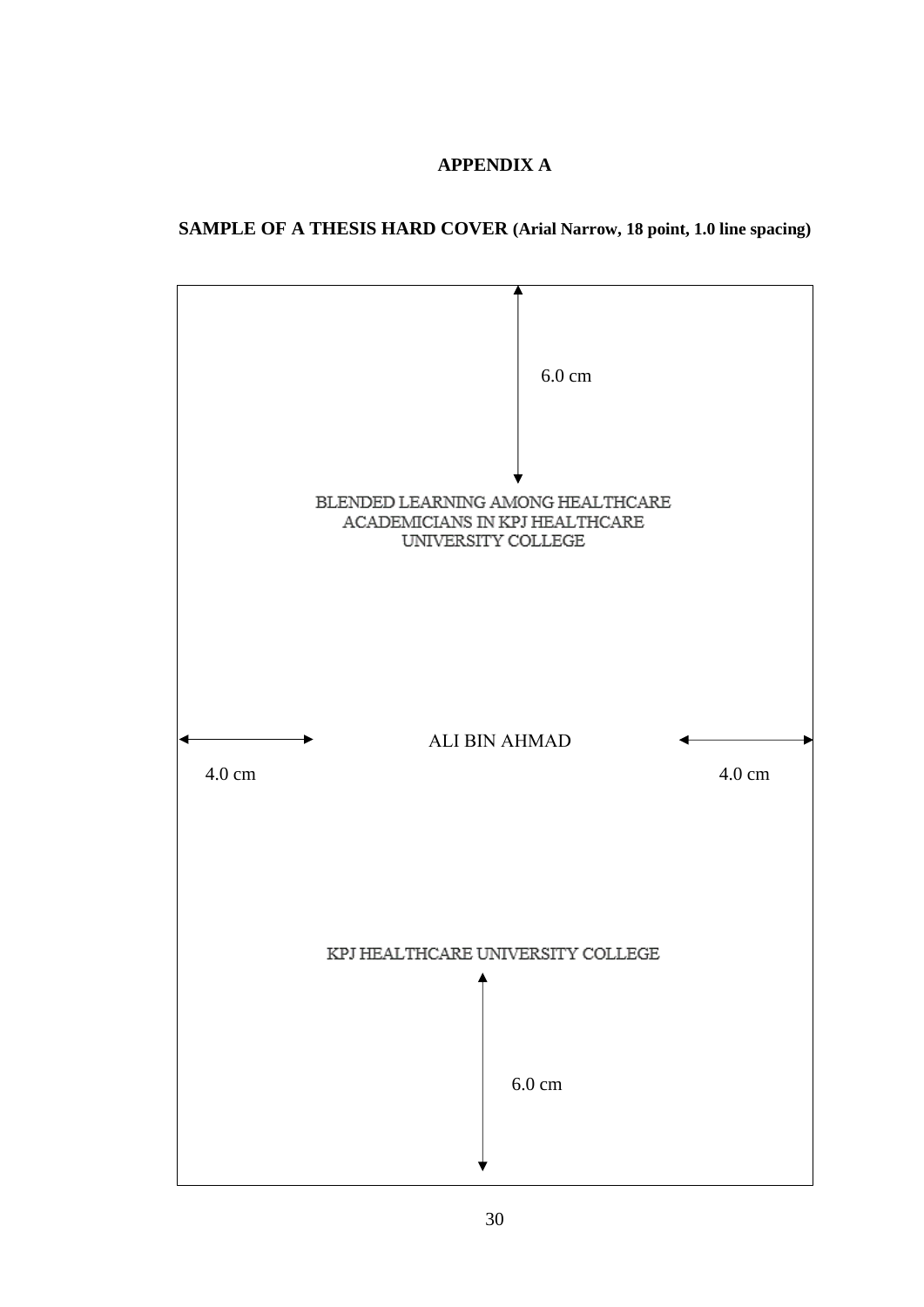# **APPENDIX B**

# <span id="page-30-0"></span>**SAMPLE OF A THESIS SPINE (Arial Narrow, 18 point, 1.0 line spacing)**

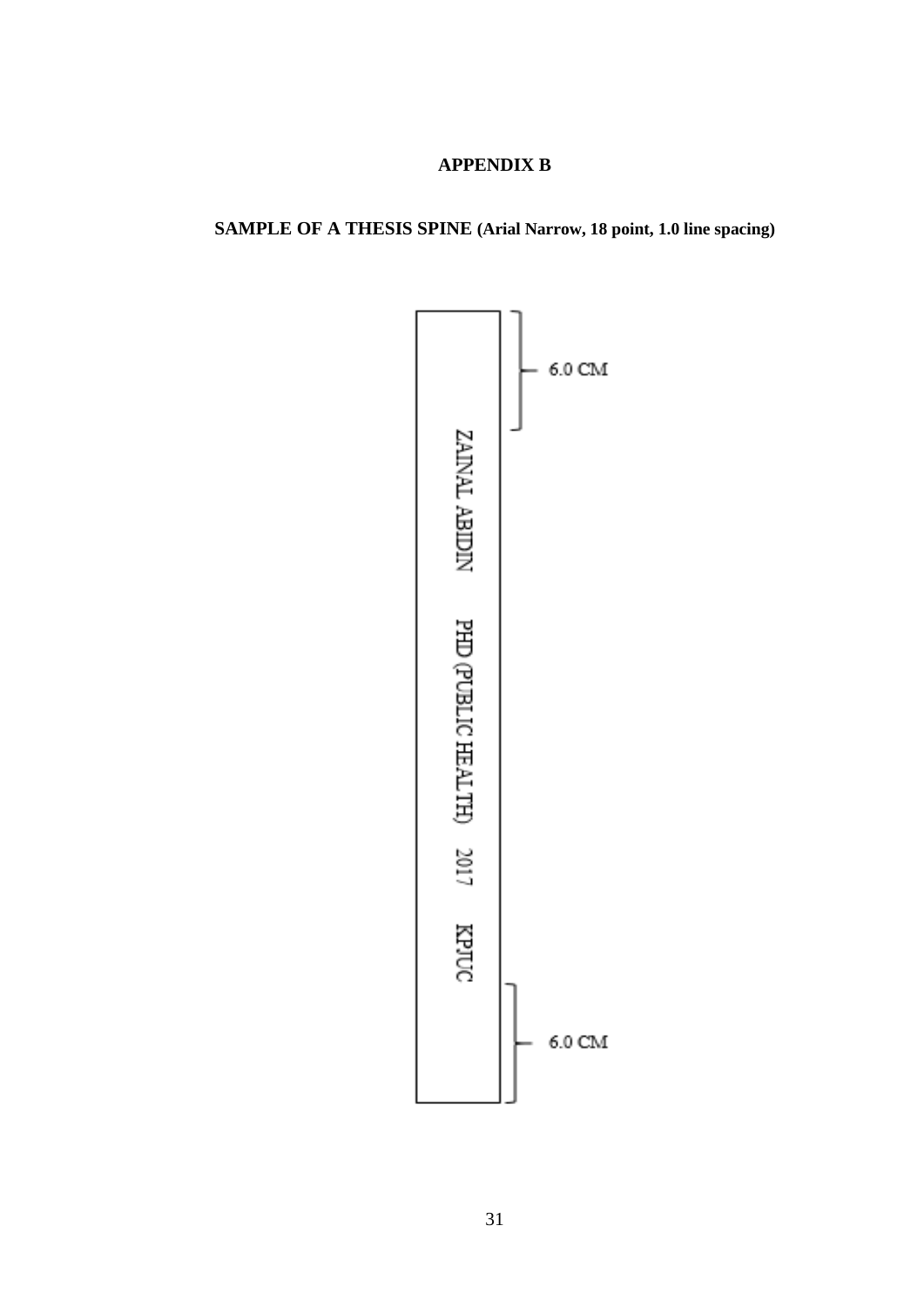# **APPENDIX C**

# <span id="page-31-0"></span>**SAMPLE OF A TITLE PAGE (Times New Roman, 12 point, 1.0 line spacing)**

<span id="page-31-1"></span>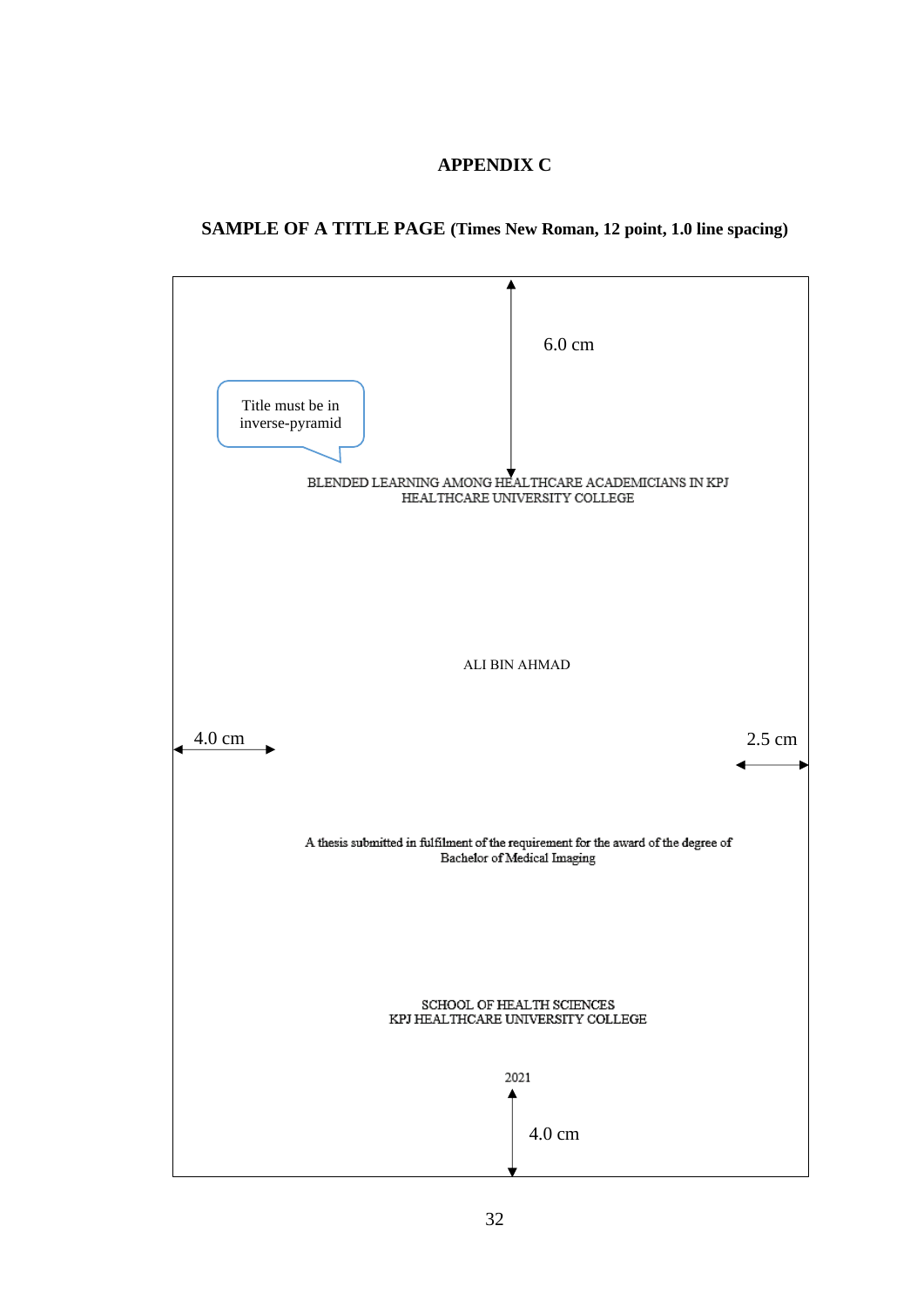# **APPENDIX D**



**SAMPLE OF AN ABSTRACT (Times New Roman, 12 point)**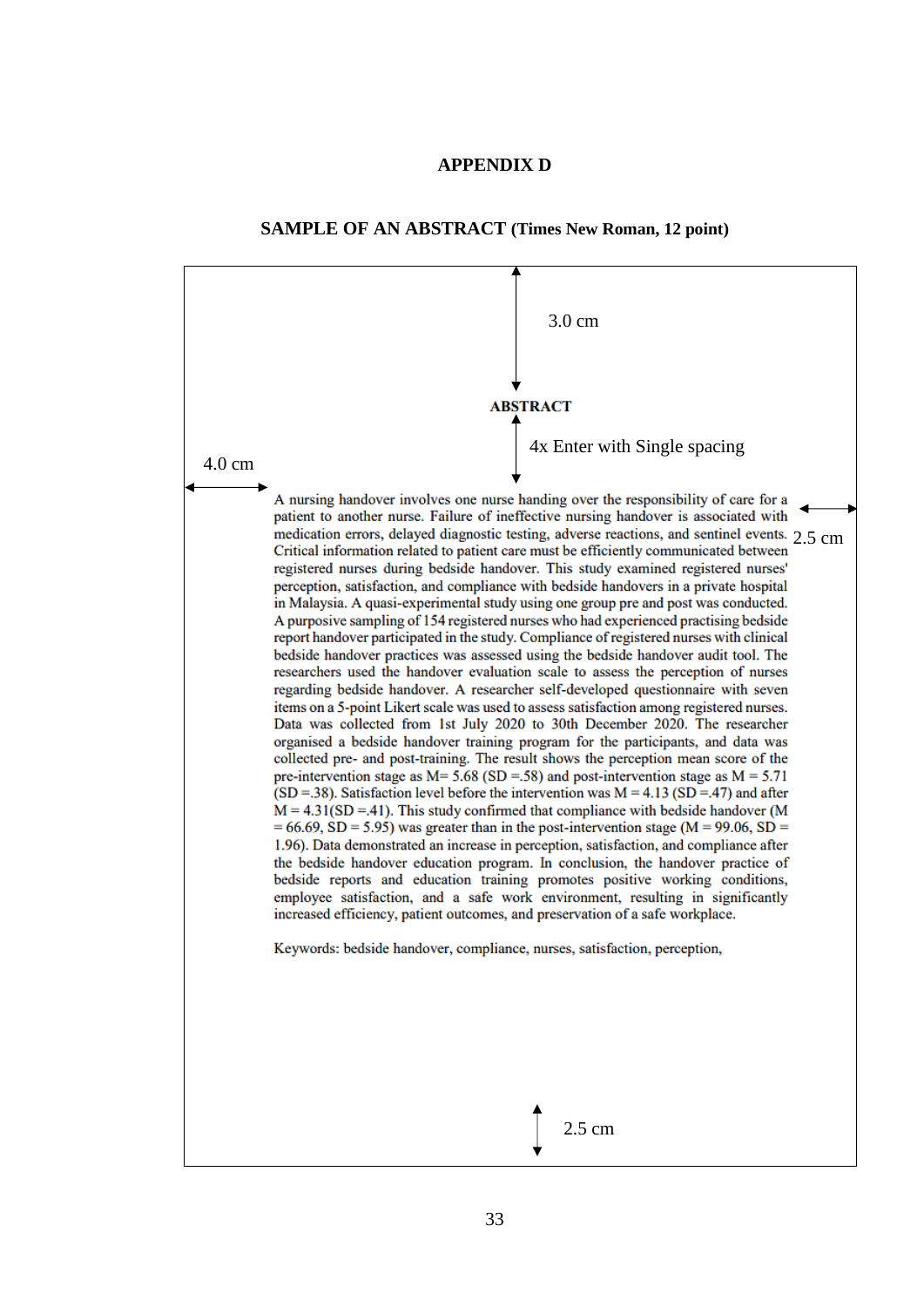# **APPENDIX E**

# <span id="page-33-0"></span>**SAMPLE OF AN ACKNOWLEDGEMENT (Times New Roman, 12 point, 1.0 line**

**spacing)**

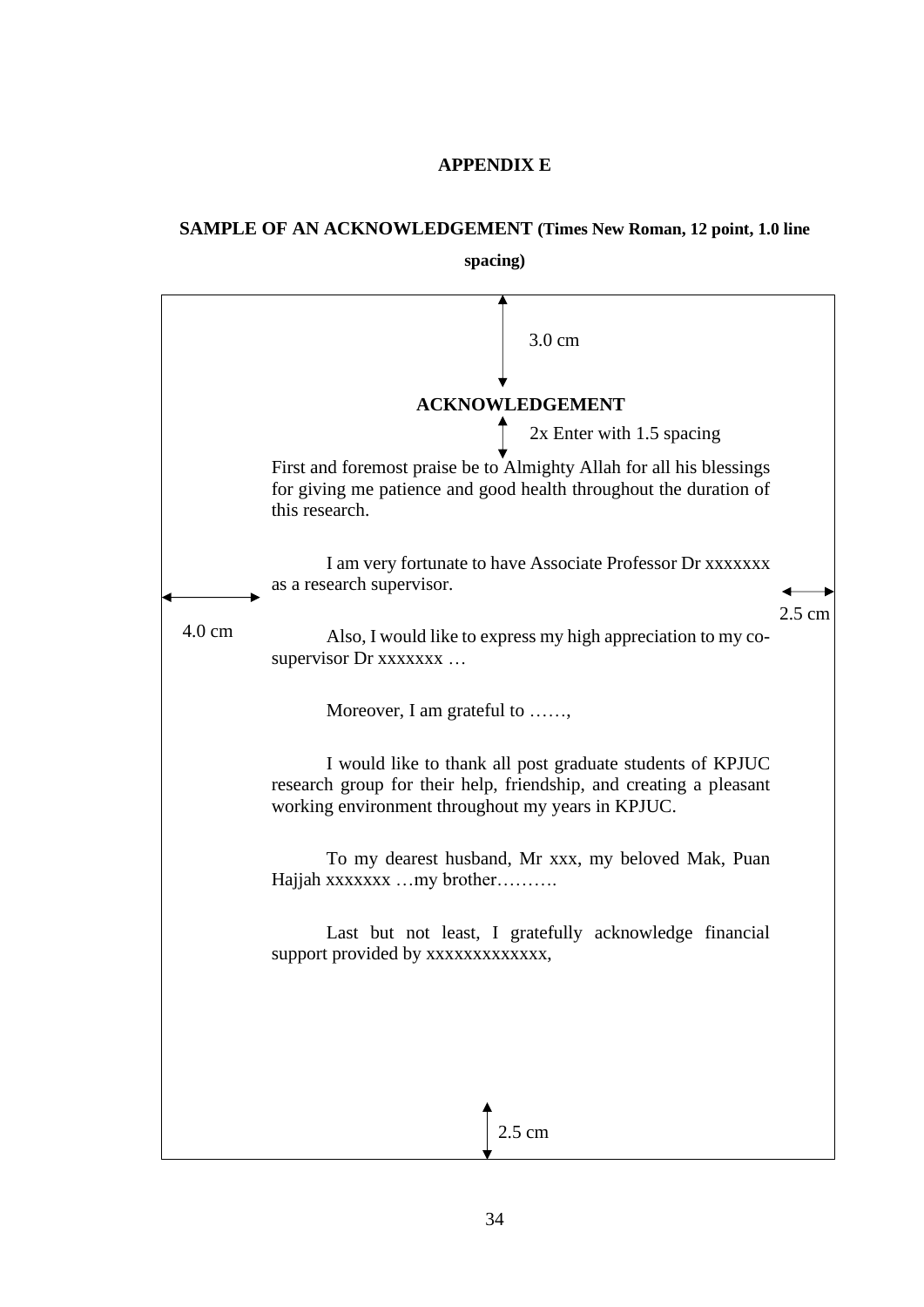# **APPENDIX F**

#### **SAMPLE OF STATEMENT OF SUPERVISOR**

<span id="page-34-0"></span>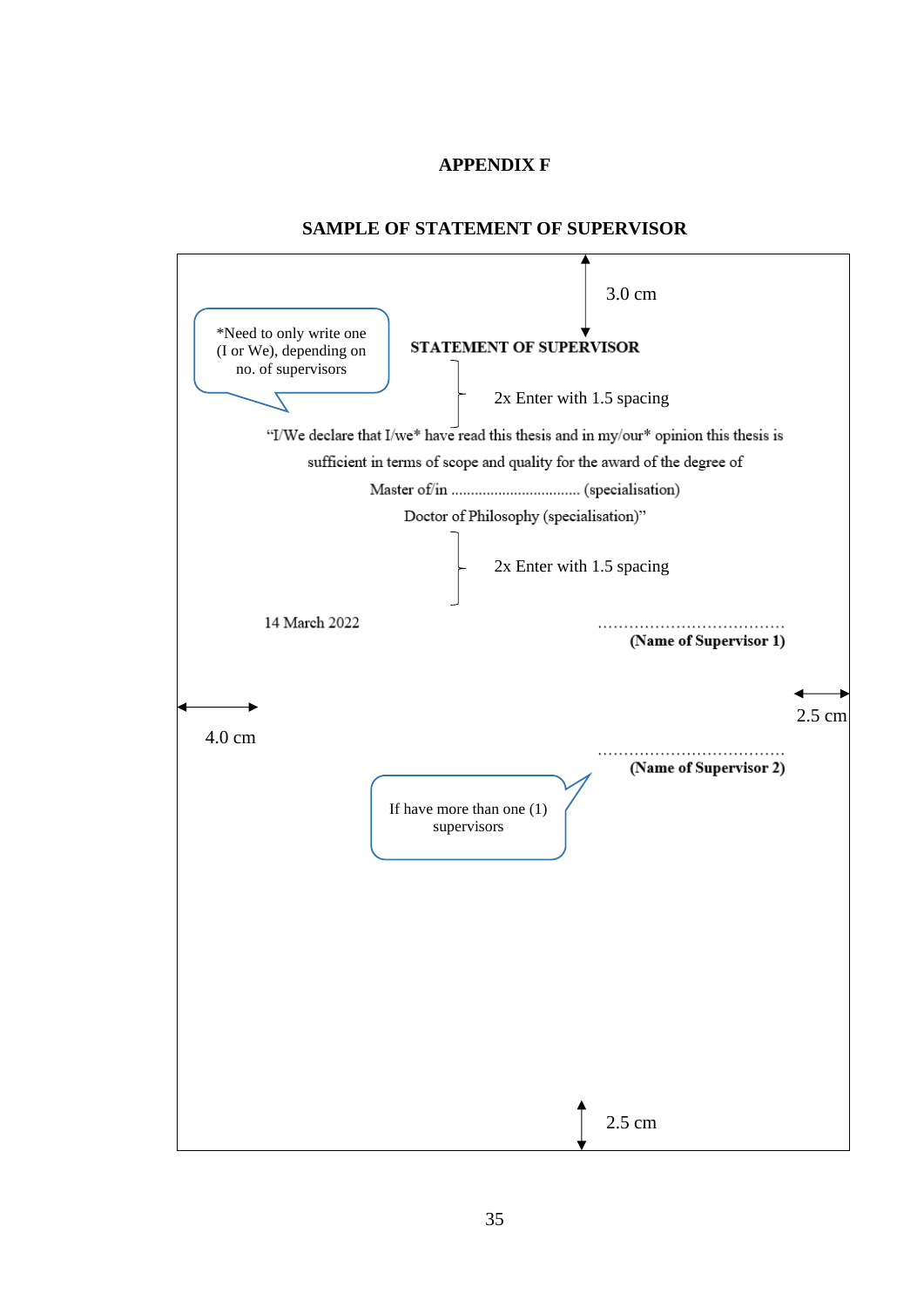# **APPENDIX G**

#### **SAMPLE OF DECLARATION PAGE BY STUDENT**

<span id="page-35-0"></span>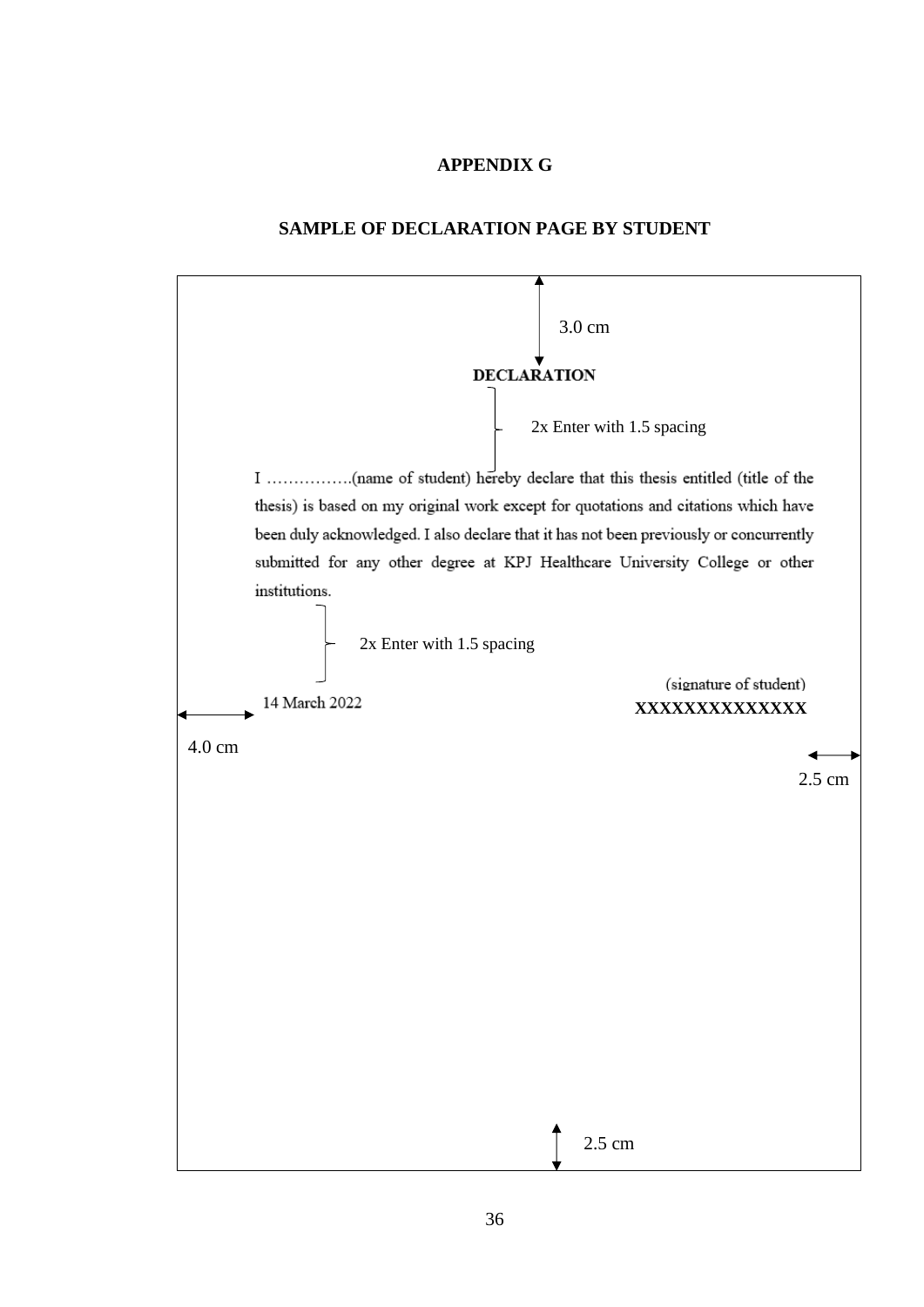# **APPENDIX H**

<span id="page-36-1"></span>

# <span id="page-36-0"></span>**EXAMPLE OF LIST OF TABLES (Times New Roman, 12 point)**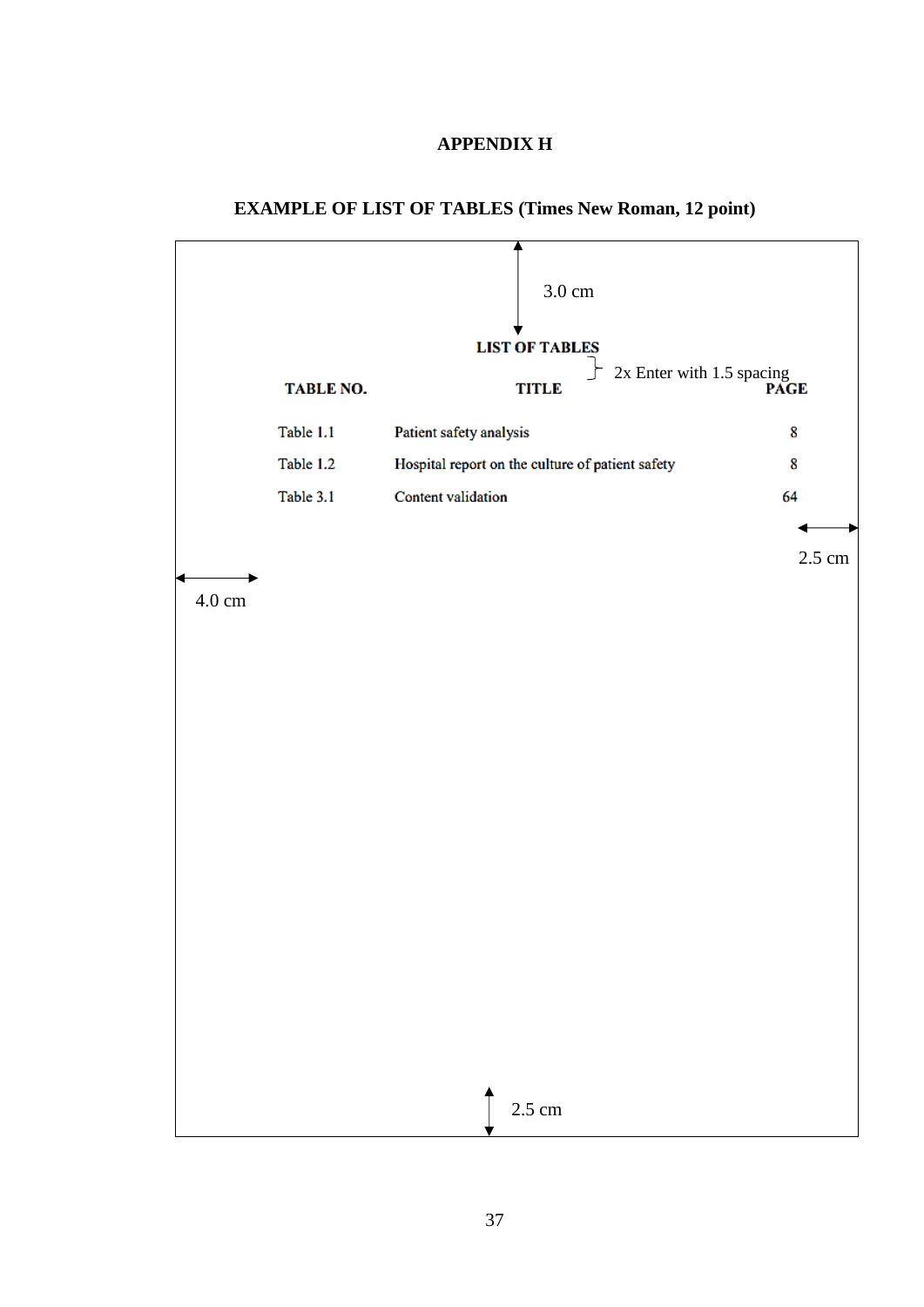2x Enter with 1.5 spacing

## **APPENDIX I**



# **EXAMPLE OF LIST OF FIGURES (Times New Roman, 12 point)**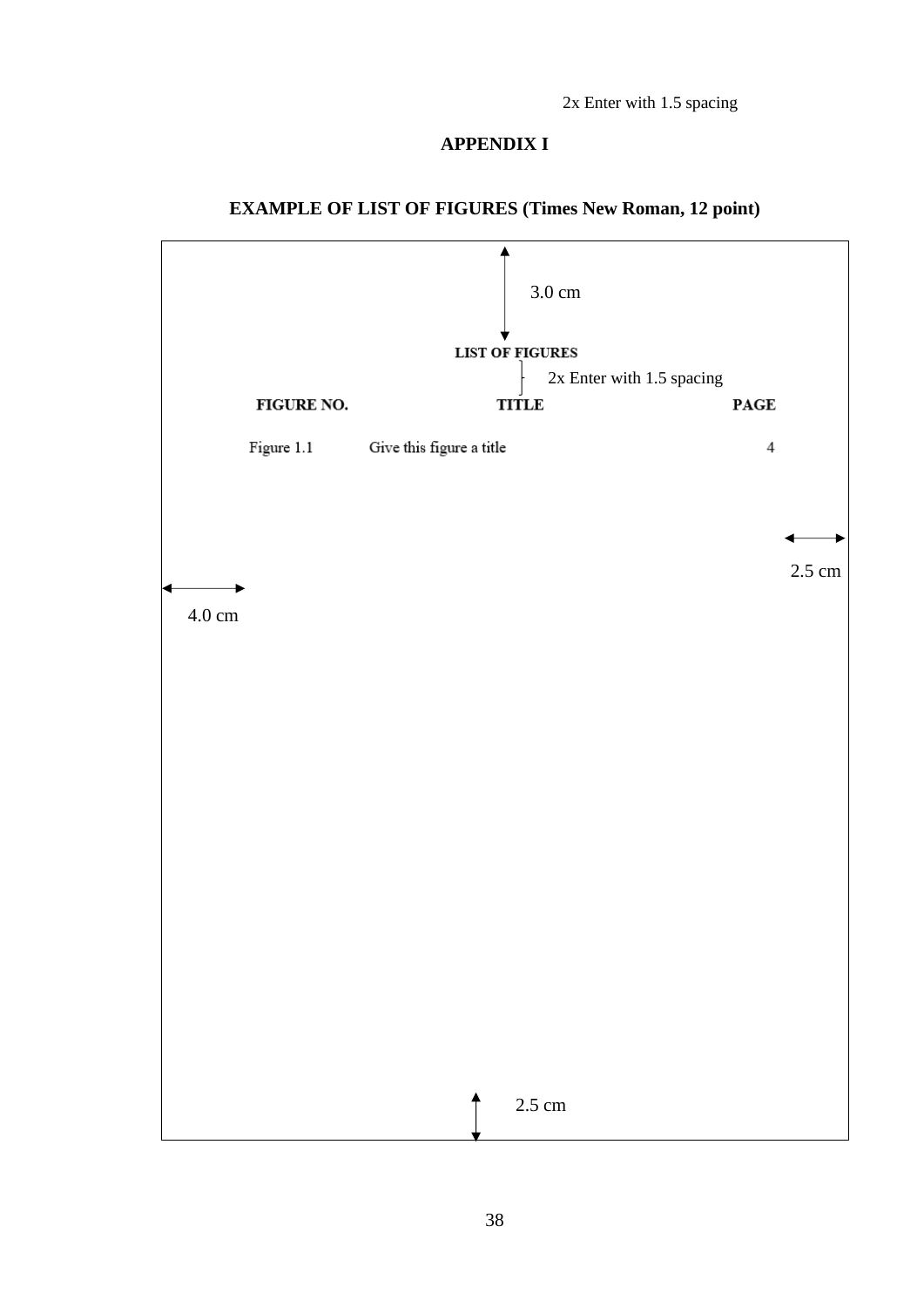# **APPENDIX J**

# **EXAMPLE LIST OF ABBREVIATIONS AND SYMBOLS**

<span id="page-38-0"></span>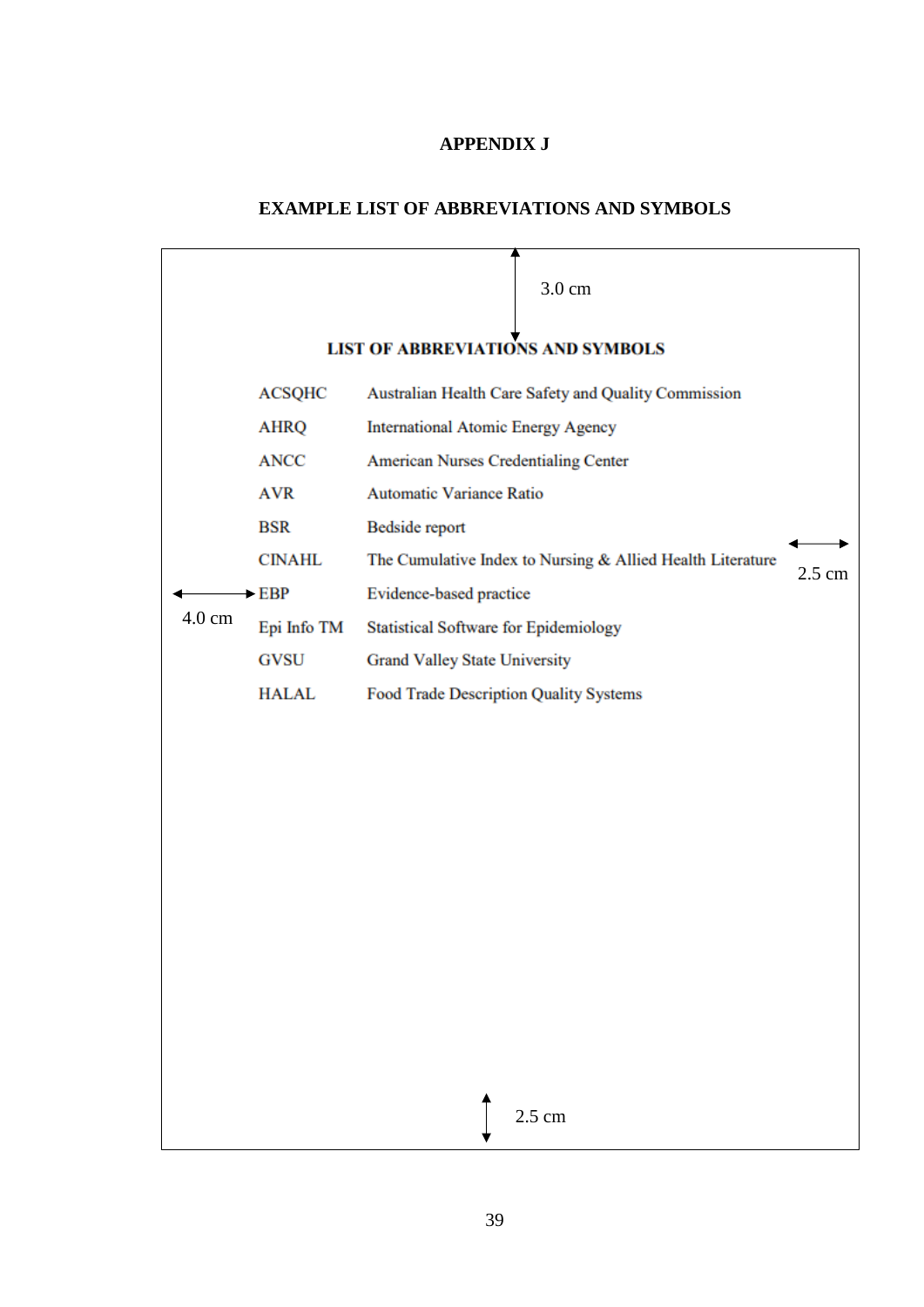#### **APPENDIX K**

# **EXAMPLE OF TABLE IN TEXT**

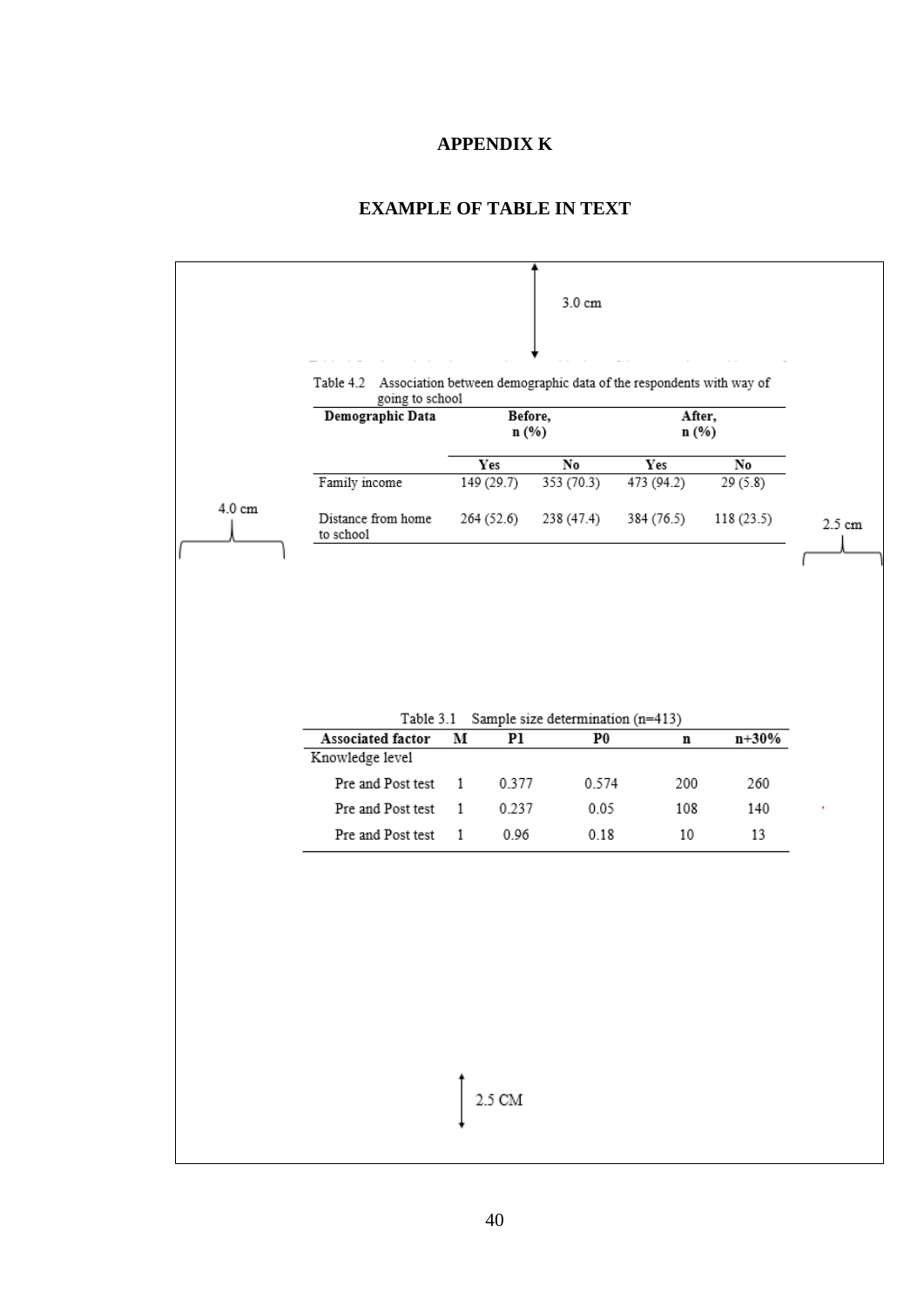# **First Page (Portrait Layout)**



**Next Page (Portrait Layout)**

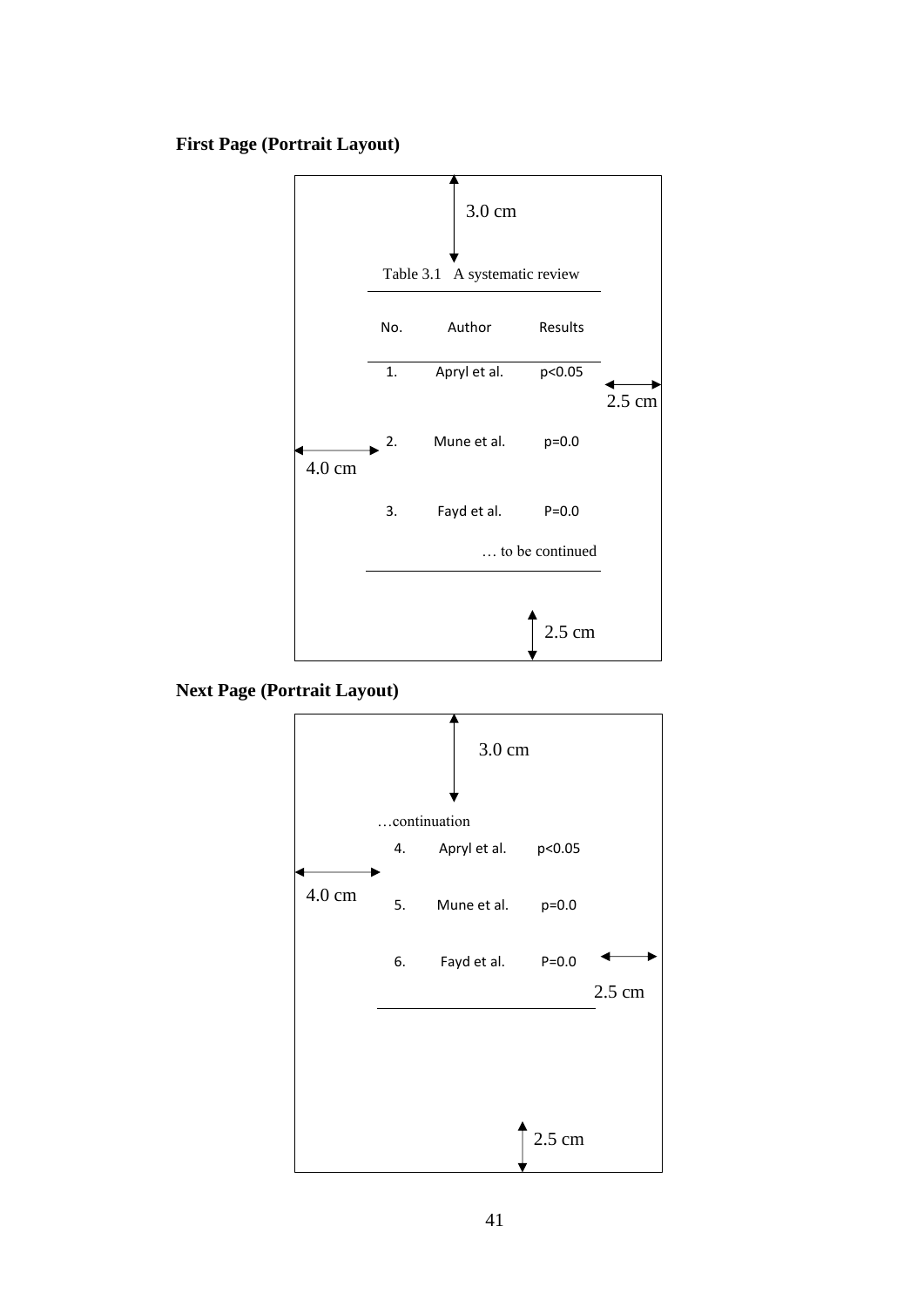

**First Page (Landscape Layout)**

**Next Page (Portrait Layout)**

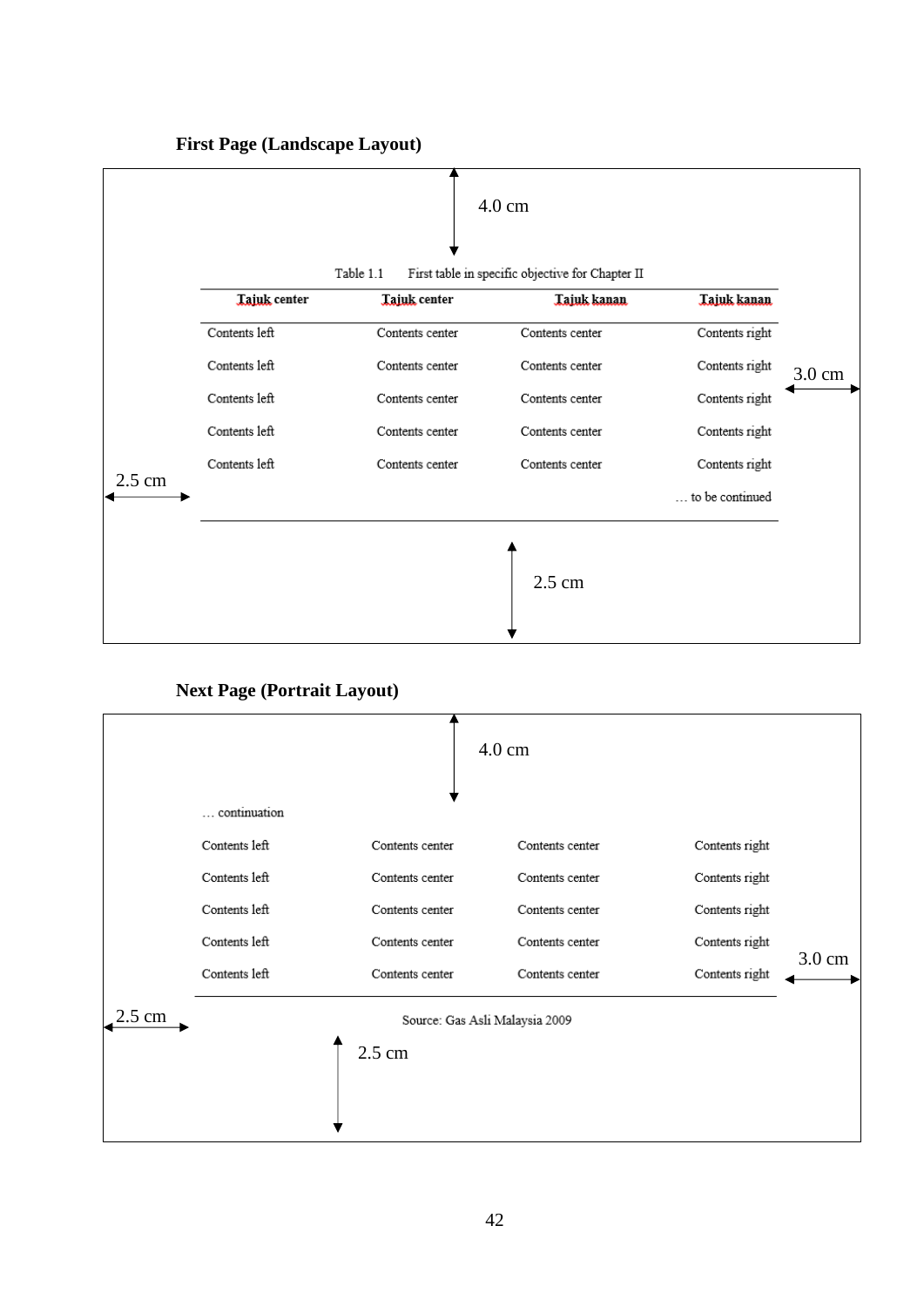# **APPENDIX L**

<span id="page-42-0"></span>

#### **SAMPLE OF FIGURE IN THE TEXT**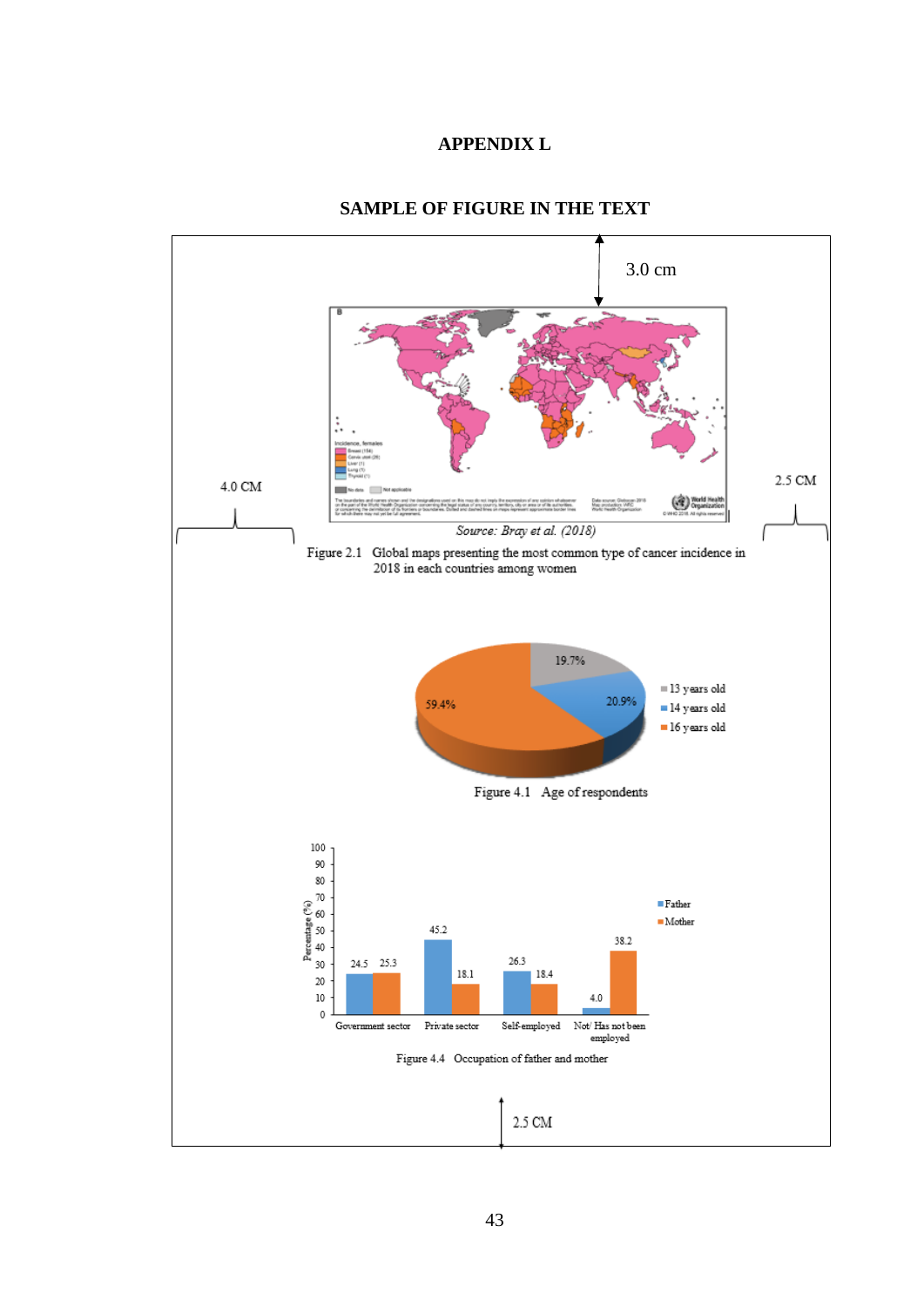#### **APPENDIX M**

<span id="page-43-0"></span>

#### **SAMPLE OF PAGE LAYOUT AND HEADINGS**